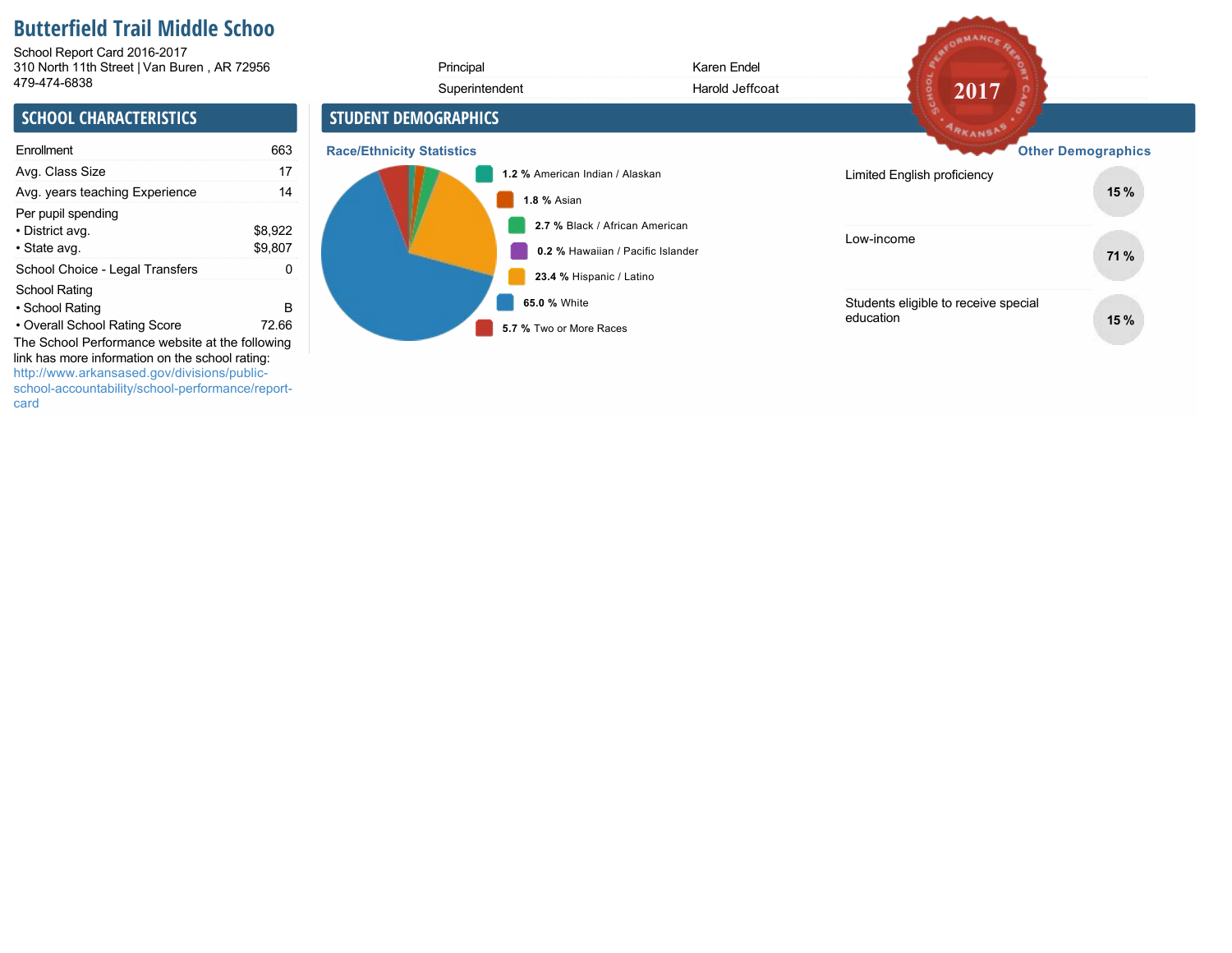|                                                             |                   |           | 2014-2015                |                                                                               |           |           |                    |                          |           |           | 2015-2016 |             |                                                                               |                          |                          |           |           | 2016-2017                  |             |                                                 |                                       |
|-------------------------------------------------------------|-------------------|-----------|--------------------------|-------------------------------------------------------------------------------|-----------|-----------|--------------------|--------------------------|-----------|-----------|-----------|-------------|-------------------------------------------------------------------------------|--------------------------|--------------------------|-----------|-----------|----------------------------|-------------|-------------------------------------------------|---------------------------------------|
|                                                             | Tested<br>2016-17 | Not Met   | Partially Met Approached | Expectations Expectations Expectations Expectations Expectations Expectations | Met       | Exceeded  | Met or<br>Exceeded | In Need<br>of<br>Support | Close     | Ready     |           | Ready<br>or | <b>District</b><br>Avg<br>Ready or<br>Exceeding Exceeding Exceeding Exceeding | State<br>Avg<br>Ready or | In Need<br>of<br>Support | Close     | Ready     | <b>Exceeding Exceeding</b> | Ready<br>or | <b>District</b><br>Avg<br>Ready or<br>Exceeding | State<br>Avg<br>Ready or<br>Exceeding |
| 6th Grade Literacy                                          |                   |           |                          |                                                                               |           |           |                    |                          |           |           |           |             |                                                                               |                          |                          |           |           |                            |             |                                                 |                                       |
| All Students Percentage of<br>Students                      | 100.00            | 16.16     | 31.31                    | 29.80                                                                         | 21.21     | 1.52      | 22.73              | 26.96                    | 15.69     | 32.84     | 24.51     | 57.35       | 55.47                                                                         | 57.21                    | 25.23                    | 20.09     | 22.90     | 31.78                      | 54.67       | 58.11                                           | 62.77                                 |
| All Students Number of Students                             |                   |           |                          |                                                                               |           |           |                    |                          |           |           |           |             |                                                                               |                          | 54                       | 43        | 49        | 68                         | 117         |                                                 |                                       |
| TAGG                                                        | 100.00            | 19.50     | 33.33                    | 28.93                                                                         | 18.24     | 0.00      | 18.24              | 32.32                    | 17.07     | 31.71     | 18.90     | 50.61       | 47.46                                                                         | 46.94                    | 31.25                    | 18.13     | 22.50     | 28.13                      | 50.63       | 52.67                                           | 52.45                                 |
| African American                                            | RV                | <b>RV</b> | <b>RV</b>                | <b>RV</b>                                                                     | <b>RV</b> | <b>RV</b> | <b>RV</b>          | <b>RV</b>                | <b>RV</b> | <b>RV</b> | <b>RV</b> | <b>RV</b>   | 58.33                                                                         | 36.39                    | <b>RV</b>                | <b>RV</b> | <b>RV</b> | <b>RV</b>                  | <b>RV</b>   | 20.00                                           | 41.46                                 |
| Hispanic                                                    | 100.00            | 11.76     | 37.25                    | 35.29                                                                         | 15.69     | 0.00      | 15.69              | 28.26                    | 10.87     | 45.65     | 15.22     | 60.87       | 59.38                                                                         | 52.44                    | 29.55                    | 13.64     | 22.73     | 34.09                      | 56.82       | 54.55                                           | 58.96                                 |
| Caucasian                                                   | 100.00            | 19.20     | 27.20                    | 27.20                                                                         | 24.00     | 2.40      | 26.40              | 25.78                    | 16.41     | 28.91     | 28.91     | 57.81       | 53.38                                                                         | 64.35                    | 26.49                    | 19.21     | 22.52     | 31.79                      | 54.30       | 58.36                                           | 69.86                                 |
| <b>Economically Disadvantaged</b>                           | 100.00            | 19.11     | 33.76                    | 28.66                                                                         | 18.47     | 0.00      | 18.47              | 30.77                    | 16.67     | 32.69     | 19.87     | 52.56       | 49.04                                                                         | 47.89                    | 29.14                    | 18.54     | 23.84     | 28.48                      | 52.32       | 54.62                                           | 53.62                                 |
| <b>Students with Disabilities</b>                           | 100.00            | 57.14     | 17.86                    | 14.29                                                                         | 10.71     | 0.00      | 10.71              | 53.57                    | 21.43     | 7.14      | 17.86     | 25.00       | 20.75                                                                         | 15.75                    | 70.00                    | 10.00     | 5.00      | 15.00                      | 20.00       | 22.39                                           | 16.68                                 |
| <b>Limited English Proficient</b>                           | 100.00            | 4.17      | 50.00                    | 37.50                                                                         | 8.33      | 0.00      | 8.33               | 22.22                    | 11.11     | 52.78     | 13.89     | 66.67       | 61.70                                                                         | 42.51                    | 21.43                    | 17.86     | 25.00     | 35.71                      | 60.71       | 57.50                                           | 45.14                                 |
| Number of recently arrived LEP students not assessed in 6th |                   |           | Grade Literacy           |                                                                               |           |           | ---                |                          |           |           |           |             |                                                                               | RV                       |                          |           |           |                            |             |                                                 | RV                                    |
| Female                                                      | 100.00            | 10.58     | 27.88                    | 35.58                                                                         | 24.04     | 1.92      | 25.96              | 21.78                    | 12.87     | 33.66     | 31.68     | 65.35       | 63.37                                                                         | 65.22                    | 25.53                    | 21.28     | 20.21     | 32.98                      | 53.19       | 60.10                                           | 70.01                                 |
| Male                                                        | 100.00            | 22.34     | 35.11                    | 23.40                                                                         | 18.09     | 1.06      | 19.15              | 32.04                    | 18.45     | 32.04     | 17.48     | 49.51       | 47.12                                                                         | 49.49                    | 25.00                    | 19.17     | 25.00     | 30.83                      | 55.83       | 56.36                                           | 55.95                                 |
| Migrant                                                     | RV                | <b>RV</b> | <b>RV</b>                | <b>RV</b>                                                                     | <b>RV</b> | <b>RV</b> | <b>RV</b>          | <b>RV</b>                | <b>RV</b> | <b>RV</b> | <b>RV</b> | <b>RV</b>   | 58.33                                                                         | 34.48                    | RV                       | <b>RV</b> | <b>RV</b> | <b>RV</b>                  | <b>RV</b>   | 45.45                                           | 41.28                                 |
| 6th Grade Math                                              |                   |           |                          |                                                                               |           |           |                    |                          |           |           |           |             |                                                                               |                          |                          |           |           |                            |             |                                                 |                                       |
| All Students Percentage of<br>Students                      | 100.00            | 11.62     | 33.84                    | 37.88                                                                         | 14.65     | 2.02      | 16.67              | 5.85                     | 44.39     | 31.22     | 18.54     | 49.76       | 51.01                                                                         | 55.41                    | 8.37                     | 26.98     | 32.56     | 32.09                      | 64.65       | 65.94                                           | 62.91                                 |
| All Students Number of Students                             |                   |           |                          |                                                                               |           |           |                    |                          |           |           |           |             |                                                                               |                          | 18                       | 58        | 70        | 69                         | 139         |                                                 |                                       |
| TAGG                                                        | 100.00            | 13.84     | 36.48                    | 38.36                                                                         | 10.06     | 1.26      | 11.32              | 6.67                     | 48.48     | 29.70     | 15.15     | 44.85       | 44.80                                                                         | 46.89                    | 11.18                    | 30.43     | 29.19     | 29.19                      | 58.39       | 58.51                                           | 53.29                                 |
| African American                                            | <b>RV</b>         | <b>RV</b> | <b>RV</b>                | <b>RV</b>                                                                     | <b>RV</b> | <b>RV</b> | <b>RV</b>          | <b>RV</b>                | <b>RV</b> | <b>RV</b> | <b>RV</b> | <b>RV</b>   | 33.33                                                                         | 34.41                    | RV                       | <b>RV</b> | <b>RV</b> | <b>RV</b>                  | <b>RV</b>   | 20.00                                           | 38.72                                 |
| Hispanic                                                    | 100.00            | 3.92      | 43.14                    | 39.22                                                                         | 11.76     | 1.96      | 13.73              | 6.38                     | 46.81     | 34.04     | 12.77     | 46.81       | 50.77                                                                         | 51.88                    | 11.11                    | 17.78     | 37.78     | 33.33                      | 71.11       | 62.69                                           | 60.48                                 |
| Caucasian                                                   | 100.00            | 14.40     | 28.80                    | 40.00                                                                         | 15.20     | 1.60      | 16.80              | 5.47                     | 44.53     | 29.69     | 20.31     | 50.00       | 49.25                                                                         | 62.31                    | 7.95                     | 29.14     | 29.80     | 33.11                      | 62.91       | 66.55                                           | 70.63                                 |
| <b>Economically Disadvantaged</b>                           | 100.00            | 13.38     | 36.31                    | 38.85                                                                         | 10.19     | 1.27      | 11.46              | 7.01                     | 47.13     | 29.94     | 15.92     | 45.86       | 45.08                                                                         | 47.53                    | 11.84                    | 27.63     | 30.92     | 29.61                      | 60.53       | 60.92                                           | 54.23                                 |
| <b>Students with Disabilities</b>                           | 100.00            | 25.00     | 42.86                    | 25.00                                                                         | 0.00      | 7.14      | 7.14               | 17.86                    | 46.43     | 17.86     | 17.86     | 35.71       | 32.08                                                                         | 22.29                    | 30.00                    | 42.50     | 17.50     | 10.00                      | 27.50       | 26.87                                           | 23.28                                 |
| <b>Limited English Proficient</b>                           | 100.00            | 4.17      | 54.17                    | 37.50                                                                         | 4.17      | 0.00      | 4.17               | 5.41                     | 43.24     | 35.14     | 16.22     | 51.35       | 52.00                                                                         | 47.39                    | 10.34                    | 20.69     | 34.48     | 34.48                      | 68.97       | 65.85                                           | 50.85                                 |
| Female                                                      | 100.00            | 8.65      | 31.73                    | 42.31                                                                         | 14.42     | 2.88      | 17.31              | 2.94                     | 42.16     | 37.25     | 17.65     | 54.90       | 57.14                                                                         | 57.73                    | 9.47                     | 31.58     | 26.32     | 32.63                      | 58.95       | 62.89                                           | 66.17                                 |
| Male                                                        | 100.00            | 14.89     | 36.17                    | 32.98                                                                         | 14.89     | 1.06      | 15.96              | 8.74                     | 46.60     | 25.24     | 19.42     | 44.66       | 44.56                                                                         | 53.17                    | 7.50                     | 23.33     | 37.50     | 31.67                      | 69.17       | 68.64                                           | 59.83                                 |
| Migrant                                                     | <b>RV</b>         | <b>RV</b> | <b>RV</b>                | <b>RV</b>                                                                     | <b>RV</b> | <b>RV</b> | <b>RV</b>          | 10.00                    | 40.00     | 40.00     | 10.00     | 50.00       | 61.54                                                                         | 40.91                    | <b>RV</b>                | <b>RV</b> | RV        | <b>RV</b>                  | <b>RV</b>   | 81.82                                           | 53.59                                 |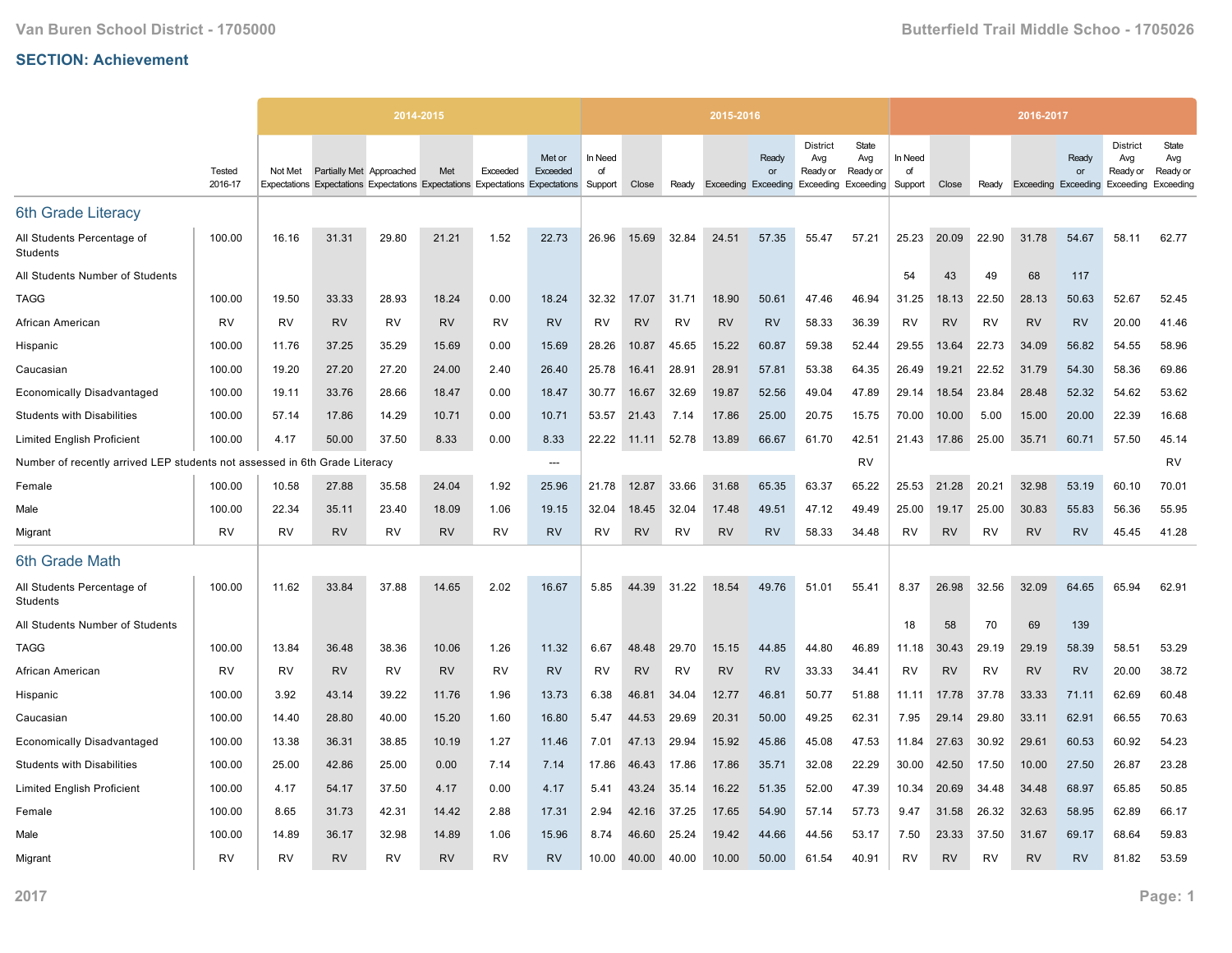|                                                             |                   |           | 2014-2015                |                                                                               |           |           |                    |                          |           |           | 2015-2016 |                                                        |                                    |                          |                          |           |           | 2016-2017                  |             |                                                 |                                       |
|-------------------------------------------------------------|-------------------|-----------|--------------------------|-------------------------------------------------------------------------------|-----------|-----------|--------------------|--------------------------|-----------|-----------|-----------|--------------------------------------------------------|------------------------------------|--------------------------|--------------------------|-----------|-----------|----------------------------|-------------|-------------------------------------------------|---------------------------------------|
|                                                             | Tested<br>2016-17 | Not Met   | Partially Met Approached | Expectations Expectations Expectations Expectations Expectations Expectations | Met       | Exceeded  | Met or<br>Exceeded | In Need<br>of<br>Support | Close     | Ready     |           | Ready<br>or<br>Exceeding Exceeding Exceeding Exceeding | <b>District</b><br>Avg<br>Ready or | State<br>Avg<br>Ready or | In Need<br>of<br>Support | Close     | Ready     | <b>Exceeding Exceeding</b> | Ready<br>or | <b>District</b><br>Avg<br>Ready or<br>Exceeding | State<br>Avg<br>Ready or<br>Exceeding |
| <b>7th Grade Literacy</b>                                   |                   |           |                          |                                                                               |           |           |                    |                          |           |           |           |                                                        |                                    |                          |                          |           |           |                            |             |                                                 |                                       |
| All Students Percentage of<br>Students                      | 100.00            | 17.67     | 26.05                    | 27.44                                                                         | 23.72     | 5.12      | 28.84              | 20.86                    | 26.74     | 26.20     | 26.20     | 52.41                                                  | 58.33                              | 49.97                    | 29.35                    | 18.41     | 25.37     | 26.87                      | 52.24       | 54.82                                           | 56.52                                 |
| All Students Number of Students                             |                   |           |                          |                                                                               |           |           |                    |                          |           |           |           |                                                        |                                    |                          | 59                       | 37        | 51        | 54                         | 105         |                                                 |                                       |
| TAGG                                                        | 100.00            | 18.90     | 29.88                    | 25.00                                                                         | 22.56     | 3.66      | 26.22              | 23.81                    | 27.21     | 27.89     | 21.09     | 48.98                                                  | 50.00                              | 38.90                    | 35.03                    | 19.75     | 26.75     | 18.47                      | 45.22       | 45.96                                           | 45.28                                 |
| African American                                            | RV                | <b>RV</b> | <b>RV</b>                | RV                                                                            | <b>RV</b> | <b>RV</b> | <b>RV</b>          | <b>RV</b>                | <b>RV</b> | <b>RV</b> | <b>RV</b> | <b>RV</b>                                              | 66.67                              | 30.82                    | RV                       | <b>RV</b> | <b>RV</b> | <b>RV</b>                  | <b>RV</b>   | 50.00                                           | 34.97                                 |
| Hispanic                                                    | 100.00            | 13.73     | 39.22                    | 19.61                                                                         | 21.57     | 5.88      | 27.45              | 26.92                    | 25.00     | 32.69     | 15.38     | 48.08                                                  | 53.16                              | 45.51                    | 31.82                    | 22.73     | 29.55     | 15.91                      | 45.45       | 51.56                                           | 50.45                                 |
| Caucasian                                                   | 100.00            | 19.05     | 23.13                    | 29.93                                                                         | 23.81     | 4.08      | 27.89              | 17.54                    | 26.32     | 25.44     | 30.70     | 56.14                                                  | 60.84                              | 56.43                    | 26.98                    | 17.46     | 25.40     | 30.16                      | 55.56       | 54.79                                           | 64.05                                 |
| <b>Economically Disadvantaged</b>                           | 100.00            | 17.61     | 29.56                    | 25.79                                                                         | 23.27     | 3.77      | 27.04              | 23.08                    | 27.97     | 28.67     | 20.28     | 48.95                                                  | 50.40                              | 39.76                    | 35.14                    | 20.27     | 26.35     | 18.24                      | 44.59       | 45.91                                           | 46.25                                 |
| <b>Students with Disabilities</b>                           | 100.00            | 50.00     | 23.08                    | 3.85                                                                          | 7.69      | 15.38     | 23.08              | 52.17                    | 4.35      | 8.70      | 34.78     | 43.48                                                  | 34.21                              | 14.38                    | 68.00                    | 4.00      | 4.00      | 24.00                      | 28.00       | 24.49                                           | 15.33                                 |
| <b>Limited English Proficient</b>                           | 100.00            | 11.54     | 53.85                    | 26.92                                                                         | 7.69      | 0.00      | 7.69               | 26.92                    | 23.08     | 42.31     | 7.69      | 50.00                                                  | 50.00                              | 35.14                    | 27.03                    | 24.32     | 32.43     | 16.22                      | 48.65       | 48.00                                           | 29.36                                 |
| Number of recently arrived LEP students not assessed in 7th |                   |           | Grade Literacy           |                                                                               |           |           | $\overline{a}$     |                          |           |           |           |                                                        |                                    | ---                      |                          |           |           |                            |             |                                                 | RV                                    |
| Female                                                      | 100.00            | 15.97     | 22.69                    | 27.73                                                                         | 26.89     | 6.72      | 33.61              | 11.34                    | 30.93     | 31.96     | 25.77     | 57.73                                                  | 65.46                              | 58.06                    | 23.81                    | 17.14     | 30.48     | 28.57                      | 59.05       | 64.53                                           | 65.13                                 |
| Male                                                        | 100.00            | 19.79     | 30.21                    | 27.08                                                                         | 19.79     | 3.13      | 22.92              | 31.11                    | 22.22     | 20.00     | 26.67     | 46.67                                                  | 51.49                              | 42.50                    | 35.42                    | 19.79     | 19.79     | 25.00                      | 44.79       | 44.50                                           | 48.27                                 |
| Migrant                                                     | 100.00            | 15.38     | 30.77                    | 46.15                                                                         | 0.00      | 7.69      | 7.69               | <b>RV</b>                | <b>RV</b> | <b>RV</b> | <b>RV</b> | <b>RV</b>                                              | 61.54                              | 35.32                    | 36.36                    | 18.18     | 27.27     | 18.18                      | 45.45       | 57.14                                           | 35.27                                 |
| <b>7th Grade Math</b>                                       |                   |           |                          |                                                                               |           |           |                    |                          |           |           |           |                                                        |                                    |                          |                          |           |           |                            |             |                                                 |                                       |
| All Students Percentage of<br>Students                      | 100.00            | 10.23     | 40.47                    | 34.42                                                                         | 13.49     | 1.40      | 14.88              | 17.11                    | 42.25     | 27.27     | 13.37     | 40.64                                                  | 47.47                              | 43.85                    | 17.33                    | 45.05     | 25.74     | 11.88                      | 37.62       | 45.57                                           | 49.44                                 |
| All Students Number of Students                             |                   |           |                          |                                                                               |           |           |                    |                          |           |           |           |                                                        |                                    |                          | 35                       | 91        | 52        | 24                         | 76          |                                                 |                                       |
| TAGG                                                        | 100.00            | 11.59     | 43.29                    | 34.15                                                                         | 9.15      | 1.83      | 10.98              | 20.41                    | 46.26     | 22.45     | 10.88     | 33.33                                                  | 37.89                              | 33.00                    | 22.15                    | 47.47     | 22.78     | 7.59                       | 30.38       | 36.63                                           | 38.36                                 |
| African American                                            | <b>RV</b>         | <b>RV</b> | <b>RV</b>                | <b>RV</b>                                                                     | <b>RV</b> | <b>RV</b> | <b>RV</b>          | <b>RV</b>                | <b>RV</b> | <b>RV</b> | <b>RV</b> | <b>RV</b>                                              | 22.22                              | 24.19                    | RV                       | <b>RV</b> | <b>RV</b> | <b>RV</b>                  | <b>RV</b>   | 50.00                                           | 27.15                                 |
| Hispanic                                                    | 100.00            | 17.65     | 39.22                    | 35.29                                                                         | 5.88      | 1.96      | 7.84               | 19.23                    | 48.08     | 26.92     | 5.77      | 32.69                                                  | 37.97                              | 36.32                    | 22.22                    | 51.11     | 24.44     | 2.22                       | 26.67       | 36.92                                           | 42.45                                 |
| Caucasian                                                   | 100.00            | 6.80      | 42.86                    | 33.33                                                                         | 16.33     | 0.68      | 17.01              | 15.79                    | 41.23     | 26.32     | 16.67     | 42.98                                                  | 50.19                              | 51.21                    | 16.67                    | 42.86     | 26.19     | 14.29                      | 40.48       | 46.36                                           | 57.31                                 |
| <b>Economically Disadvantaged</b>                           | 100.00            | 11.32     | 42.77                    | 34.59                                                                         | 9.43      | 1.89      | 11.32              | 20.28                    | 46.15     | 23.08     | 10.49     | 33.57                                                  | 38.40                              | 33.68                    | 21.48                    | 47.65     | 23.49     | 7.38                       | 30.87       | 37.21                                           | 39.11                                 |
| <b>Students with Disabilities</b>                           | 100.00            | 26.92     | 46.15                    | 3.85                                                                          | 11.54     | 11.54     | 23.08              | 34.78                    | 30.43     | 4.35      | 30.43     | 34.78                                                  | 28.95                              | 13.69                    | 44.00                    | 28.00     | 4.00      | 24.00                      | 28.00       | 22.45                                           | 14.61                                 |
| <b>Limited English Proficient</b>                           | 100.00            | 23.08     | 50.00                    | 26.92                                                                         | 0.00      | 0.00      | 0.00               | 19.23                    | 53.85     | 26.92     | 0.00      | 26.92                                                  | 28.57                              | 26.38                    | 18.42                    | 50.00     | 28.95     | 2.63                       | 31.58       | 35.29                                           | 24.03                                 |
| Female                                                      | 100.00            | 11.76     | 36.13                    | 41.18                                                                         | 10.08     | 0.84      | 10.92              | 19.59                    | 42.27     | 25.77     | 12.37     | 38.14                                                  | 44.33                              | 46.28                    | 15.24                    | 46.67     | 30.48     | 7.62                       | 38.10       | 48.28                                           | 52.54                                 |
| Male                                                        | 100.00            | 8.33      | 45.83                    | 26.04                                                                         | 17.71     | 2.08      | 19.79              | 14.44                    | 42.22     | 28.89     | 14.44     | 43.33                                                  | 50.50                              | 41.61                    | 19.59                    | 43.30     | 20.62     | 16.49                      | 37.11       | 42.71                                           | 46.47                                 |
| Migrant                                                     | 100.00            | 15.38     | 46.15                    | 38.46                                                                         | 0.00      | 0.00      | 0.00               | <b>RV</b>                | <b>RV</b> | <b>RV</b> | <b>RV</b> | <b>RV</b>                                              | 61.54                              | 25.78                    | 18.18                    | 45.45     | 36.36     | 0.00                       | 36.36       | 42.86                                           | 26.22                                 |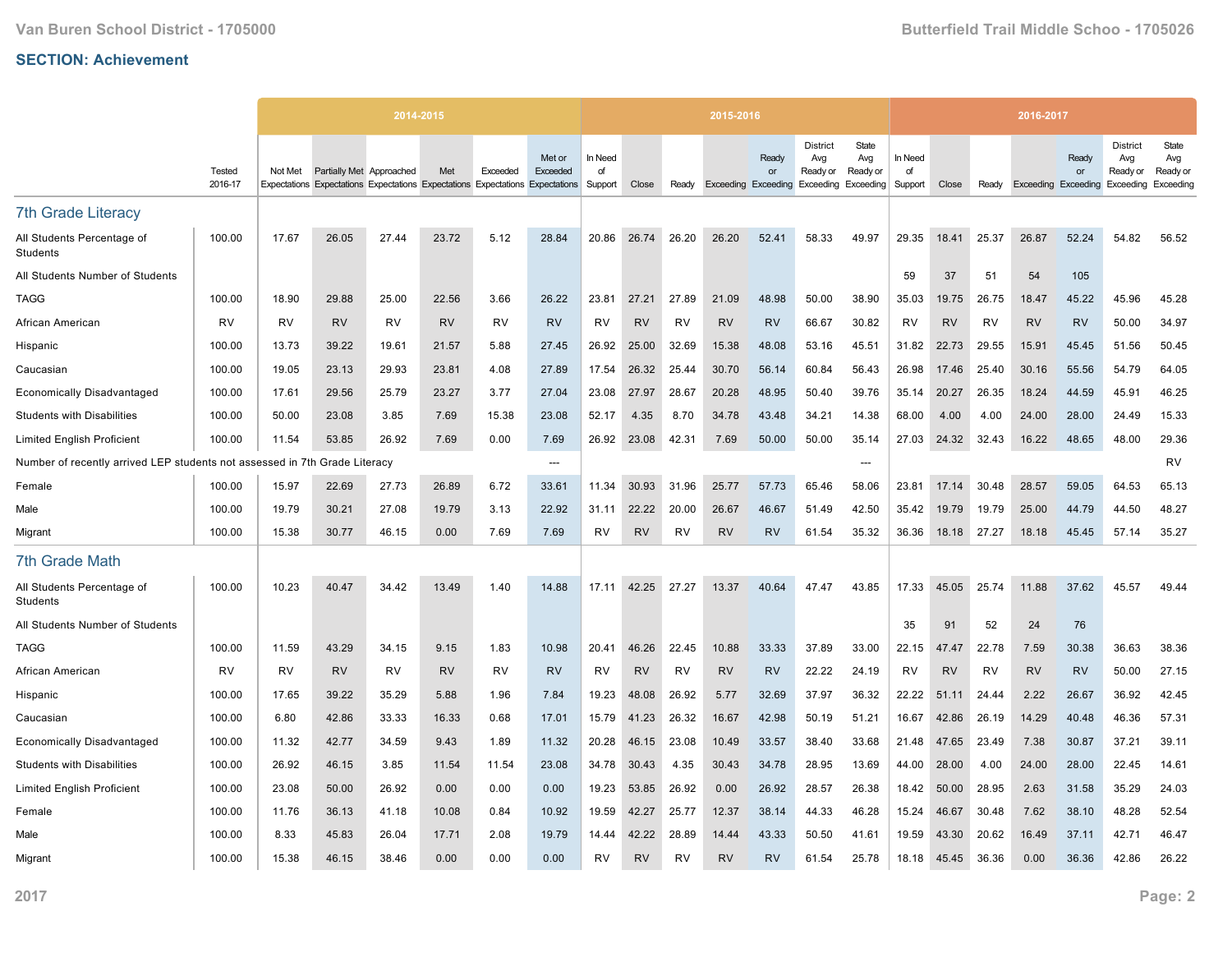|                                                             |                   |           | 2014-2015                |                                                                               |           |           |                    |                          |           |           | 2015-2016 |             |                                                                               |                          |                          |           |           | 2016-2017                  |             |                                                 |                                       |
|-------------------------------------------------------------|-------------------|-----------|--------------------------|-------------------------------------------------------------------------------|-----------|-----------|--------------------|--------------------------|-----------|-----------|-----------|-------------|-------------------------------------------------------------------------------|--------------------------|--------------------------|-----------|-----------|----------------------------|-------------|-------------------------------------------------|---------------------------------------|
|                                                             | Tested<br>2016-17 | Not Met   | Partially Met Approached | Expectations Expectations Expectations Expectations Expectations Expectations | Met       | Exceeded  | Met or<br>Exceeded | In Need<br>of<br>Support | Close     | Ready     |           | Ready<br>or | <b>District</b><br>Avg<br>Ready or<br>Exceeding Exceeding Exceeding Exceeding | State<br>Avg<br>Ready or | In Need<br>of<br>Support | Close     | Ready     | <b>Exceeding Exceeding</b> | Ready<br>or | <b>District</b><br>Avg<br>Ready or<br>Exceeding | State<br>Avg<br>Ready or<br>Exceeding |
| 8th Grade Literacy                                          |                   |           |                          |                                                                               |           |           |                    |                          |           |           |           |             |                                                                               |                          |                          |           |           |                            |             |                                                 |                                       |
| All Students Percentage of<br>Students                      | 100.00            | 11.33     | 21.18                    | 32.51                                                                         | 32.51     | 2.46      | 34.98              | 29.25                    | 23.58     | 24.53     | 22.64     | 47.17       | 54.94                                                                         | 52.47                    | 21.86                    | 18.58     | 22.95     | 36.61                      | 59.56       | 67.27                                           | 58.38                                 |
| All Students Number of Students                             |                   |           |                          |                                                                               |           |           |                    |                          |           |           |           |             |                                                                               |                          | 40                       | 34        | 42        | 67                         | 109         |                                                 |                                       |
| TAGG                                                        | 100.00            | 14.01     | 24.20                    | 33.12                                                                         | 26.11     | 2.55      | 28.66              | 32.10                    | 26.54     | 22.84     | 18.52     | 41.36       | 45.49                                                                         | 40.55                    | 25.55                    | 19.71     | 22.63     | 32.12                      | 54.74       | 57.68                                           | 46.52                                 |
| African American                                            | RV                | <b>RV</b> | <b>RV</b>                | RV                                                                            | <b>RV</b> | <b>RV</b> | <b>RV</b>          | <b>RV</b>                | <b>RV</b> | <b>RV</b> | <b>RV</b> | <b>RV</b>   | 50.00                                                                         | 31.17                    | RV                       | <b>RV</b> | <b>RV</b> | <b>RV</b>                  | <b>RV</b>   | 33.33                                           | 37.96                                 |
| Hispanic                                                    | 100.00            | 14.04     | 26.32                    | 35.09                                                                         | 21.05     | 3.51      | 24.56              | 36.54                    | 25.00     | 23.08     | 15.38     | 38.46       | 47.30                                                                         | 46.14                    | 22.41                    | 22.41     | 29.31     | 25.86                      | 55.17       | 57.32                                           | 51.28                                 |
| Caucasian                                                   | 100.00            | 9.76      | 21.14                    | 31.71                                                                         | 34.96     | 2.44      | 37.40              | 29.17                    | 20.83     | 25.00     | 25.00     | 50.00       | 55.63                                                                         | 60.26                    | 21.90                    | 12.38     | 22.86     | 42.86                      | 65.71       | 71.89                                           | 65.71                                 |
| <b>Economically Disadvantaged</b>                           | 100.00            | 13.16     | 24.34                    | 34.21                                                                         | 25.66     | 2.63      | 28.29              | 31.17                    | 26.62     | 22.73     | 19.48     | 42.21       | 47.51                                                                         | 41.59                    | 26.15                    | 19.23     | 23.08     | 31.54                      | 54.62       | 58.77                                           | 47.80                                 |
| <b>Students with Disabilities</b>                           | 100.00            | 30.43     | 26.09                    | 0.00                                                                          | 26.09     | 17.39     | 43.48              | 52.00                    | 8.00      | 20.00     | 20.00     | 40.00       | 31.82                                                                         | 13.86                    | 62.96                    | 3.70      | 7.41      | 25.93                      | 33.33       | 26.83                                           | 14.57                                 |
| <b>Limited English Proficient</b>                           | 100.00            | 28.57     | 33.33                    | 33.33                                                                         | 4.76      | 0.00      | 4.76               | 46.15                    | 38.46     | 15.38     | 0.00      | 15.38       | 14.29                                                                         | 32.99                    | 15.38                    | 30.77     | 38.46     | 15.38                      | 53.85       | 53.85                                           | 33.77                                 |
| Number of recently arrived LEP students not assessed in 8th |                   |           | Grade Literacy           |                                                                               |           |           | $\overline{a}$     |                          |           |           |           |             |                                                                               | RV                       |                          |           |           |                            |             |                                                 | RV                                    |
| Female                                                      | 100.00            | 6.25      | 21.88                    | 32.29                                                                         | 38.54     | 1.04      | 39.58              | 26.79                    | 23.21     | 23.21     | 26.79     | 50.00       | 61.27                                                                         | 60.71                    | 13.48                    | 16.85     | 26.97     | 42.70                      | 69.66       | 77.05                                           | 67.74                                 |
| Male                                                        | 100.00            | 15.89     | 20.56                    | 32.71                                                                         | 27.10     | 3.74      | 30.84              | 32.00                    | 24.00     | 26.00     | 18.00     | 44.00       | 48.82                                                                         | 44.50                    | 29.79                    | 20.21     | 19.15     | 30.85                      | 50.00       | 58.42                                           | 49.81                                 |
| Migrant                                                     | RV                | 21.43     | 28.57                    | 28.57                                                                         | 21.43     | 0.00      | 21.43              | 58.33                    | 16.67     | 8.33      | 16.67     | 25.00       | 35.29                                                                         | 29.55                    | RV                       | <b>RV</b> | <b>RV</b> | <b>RV</b>                  | <b>RV</b>   | 72.73                                           | 41.74                                 |
| 8th Grade Math                                              |                   |           |                          |                                                                               |           |           |                    |                          |           |           |           |             |                                                                               |                          |                          |           |           |                            |             |                                                 |                                       |
| All Students Percentage of<br>Students                      | 100.00            | 30.08     | 40.60                    | 23.31                                                                         | 3.01      | 3.01      | 6.02               | 26.29                    | 33.33     | 21.13     | 19.25     | 40.38       | 42.17                                                                         | 38.43                    | 22.83                    | 29.89     | 27.17     | 20.11                      | 47.28       | 56.22                                           | 45.24                                 |
| All Students Number of Students                             |                   |           |                          |                                                                               |           |           |                    |                          |           |           |           |             |                                                                               |                          | 42                       | 55        | 50        | 37                         | 87          |                                                 |                                       |
| TAGG                                                        | 100.00            | 33.05     | 37.29                    | 22.88                                                                         | 3.39      | 3.39      | 6.78               | 28.22                    | 35.58     | 20.86     | 15.34     | 36.20       | 35.61                                                                         | 27.41                    | 27.54                    | 34.78     | 22.46     | 15.22                      | 37.68       | 44.63                                           | 33.28                                 |
| African American                                            | <b>RV</b>         | <b>RV</b> | <b>RV</b>                | RV                                                                            | <b>RV</b> | <b>RV</b> | <b>RV</b>          | <b>RV</b>                | <b>RV</b> | <b>RV</b> | <b>RV</b> | <b>RV</b>   | 33.33                                                                         | 16.19                    | RV                       | <b>RV</b> | <b>RV</b> | <b>RV</b>                  | <b>RV</b>   | 22.22                                           | 20.81                                 |
| Hispanic                                                    | 100.00            | 34.15     | 34.15                    | 26.83                                                                         | 2.44      | 2.44      | 4.88               | 32.08                    | 30.19     | 20.75     | 16.98     | 37.74       | 37.33                                                                         | 32.22                    | 30.51                    | 33.90     | 25.42     | 10.17                      | 35.59       | 43.37                                           | 39.67                                 |
| Caucasian                                                   | 100.00            | 28.21     | 44.87                    | 20.51                                                                         | 3.85      | 2.56      | 6.41               | 24.31                    | 34.72     | 20.83     | 20.14     | 40.97       | 42.40                                                                         | 46.35                    | 19.05                    | 26.67     | 27.62     | 26.67                      | 54.29       | 61.04                                           | 53.43                                 |
| <b>Economically Disadvantaged</b>                           | 100.00            | 32.74     | 37.17                    | 23.89                                                                         | 3.54      | 2.65      | 6.19               | 28.39                    | 34.84     | 21.29     | 15.48     | 36.77       | 37.02                                                                         | 27.99                    | 27.48                    | 34.35     | 22.90     | 15.27                      | 38.17       | 45.41                                           | 34.05                                 |
| <b>Students with Disabilities</b>                           | 100.00            | 39.13     | 21.74                    | 8.70                                                                          | 13.04     | 17.39     | 30.43              | 44.00                    | 20.00     | 0.00      | 36.00     | 36.00       | 29.55                                                                         | 12.62                    | 51.85                    | 14.81     | 14.81     | 18.52                      | 33.33       | 26.83                                           | 13.32                                 |
| <b>Limited English Proficient</b>                           | 100.00            | 52.38     | 23.81                    | 23.81                                                                         | 0.00      | 0.00      | 0.00               | 40.74                    | 44.44     | 11.11     | 3.70      | 14.81       | 13.79                                                                         | 22.41                    | 44.44                    | 29.63     | 25.93     | 0.00                       | 25.93       | 37.50                                           | 22.59                                 |
| Female                                                      | 100.00            | 23.33     | 48.33                    | 25.00                                                                         | 1.67      | 1.67      | 3.33               | 24.78                    | 35.40     | 23.01     | 16.81     | 39.82       | 42.44                                                                         | 39.44                    | 17.78                    | 31.11     | 31.11     | 20.00                      | 51.11       | 54.89                                           | 47.61                                 |
| Male                                                        | 100.00            | 35.62     | 34.25                    | 21.92                                                                         | 4.11      | 4.11      | 8.22               | 28.00                    | 31.00     | 19.00     | 22.00     | 41.00       | 41.90                                                                         | 37.45                    | 27.66                    | 28.72     | 23.40     | 20.21                      | 43.62       | 57.43                                           | 43.07                                 |
| Migrant                                                     | <b>RV</b>         | 50.00     | 16.67                    | 33.33                                                                         | 0.00      | 0.00      | 0.00               | 46.15                    | 46.15     | 7.69      | 0.00      | 7.69        | 16.67                                                                         | 21.91                    | RV                       | <b>RV</b> | RV        | <b>RV</b>                  | <b>RV</b>   | 58.33                                           | 28.18                                 |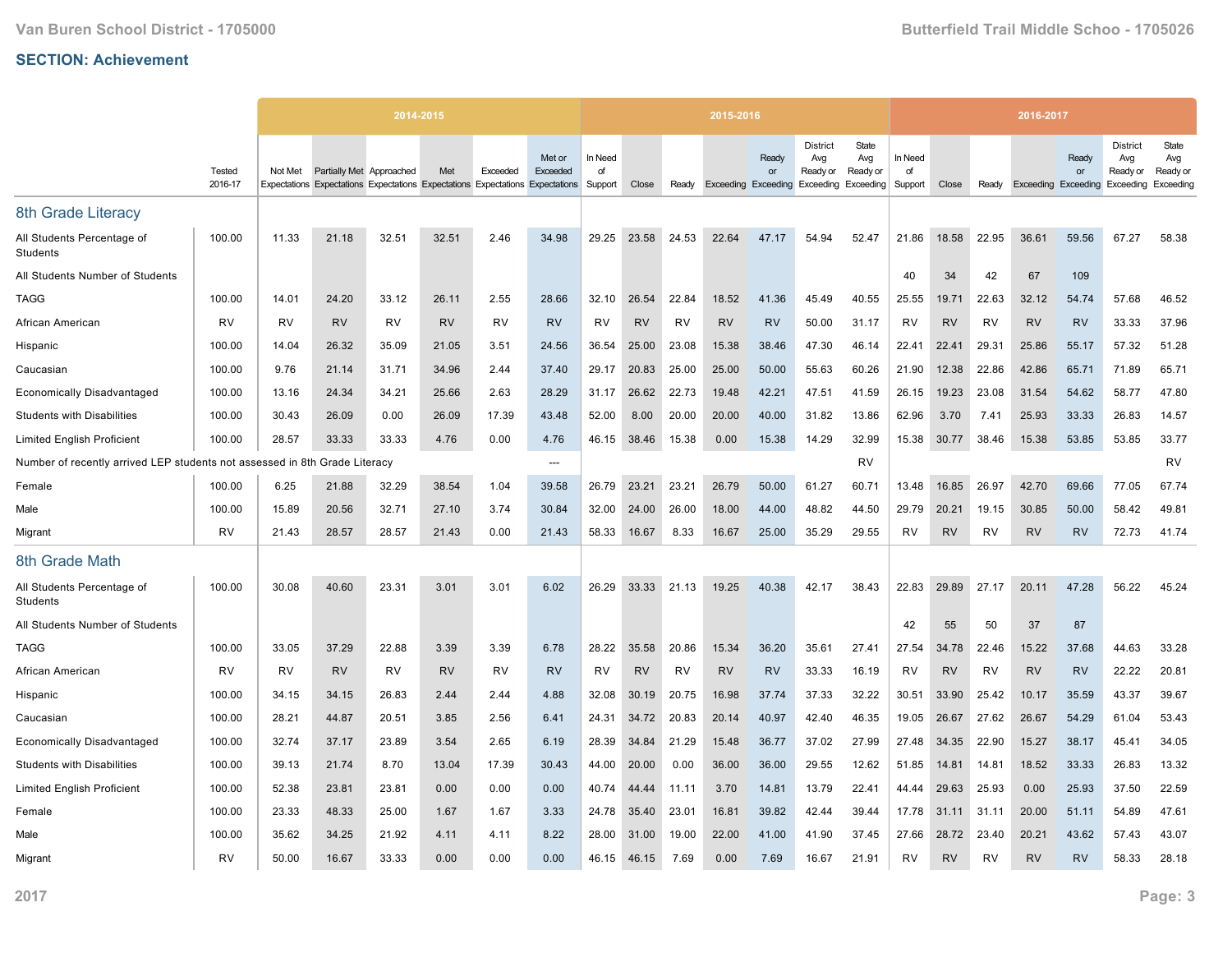|                                        |                          |                          | 2014-2015                |                                                                               |                          |                                   |                          |                                   |                          |                          | 2015-2016 |                          |                                                                                     |                          |                                     |                          |                          | 2016-2017                 |                          |                                                 |                                       |
|----------------------------------------|--------------------------|--------------------------|--------------------------|-------------------------------------------------------------------------------|--------------------------|-----------------------------------|--------------------------|-----------------------------------|--------------------------|--------------------------|-----------|--------------------------|-------------------------------------------------------------------------------------|--------------------------|-------------------------------------|--------------------------|--------------------------|---------------------------|--------------------------|-------------------------------------------------|---------------------------------------|
|                                        | Tested<br>2016-17        | Not Met                  | Partially Met Approached | Expectations Expectations Expectations Expectations Expectations Expectations | Met                      | Exceeded                          | Met or<br>Exceeded       | In Need<br>of<br>Support          | Close                    |                          |           | Ready<br>or              | <b>District</b><br>Avg<br>Ready or<br>Ready Exceeding Exceeding Exceeding Exceeding | State<br>Avg<br>Ready or | In Need<br>of<br>Support            | Close                    |                          | Ready Exceeding Exceeding | Ready<br>or              | <b>District</b><br>Avg<br>Ready or<br>Exceeding | State<br>Avg<br>Ready or<br>Exceeding |
| <b>EOC Algebra I</b>                   |                          |                          |                          |                                                                               |                          |                                   |                          |                                   |                          |                          |           |                          |                                                                                     |                          |                                     |                          |                          |                           |                          |                                                 |                                       |
| All Students Percentage of<br>Students | ---                      | 0.00                     | 15.71                    | 51.43                                                                         | 32.86                    | 0.00                              | 32.86                    | $---$                             | $\overline{\phantom{a}}$ | ---                      |           |                          | $---$                                                                               | ---                      | $---$                               | $\overline{\phantom{a}}$ |                          |                           |                          |                                                 |                                       |
| <b>TAGG</b>                            | $\hspace{0.05cm} \ldots$ | 0.00                     | 7.69                     | 56.41                                                                         | 35.90                    | 0.00                              | 35.90                    | $\hspace{0.05cm} \dashrightarrow$ | $\hspace{0.05cm} \cdots$ | $\hspace{0.05cm} \ldots$ | ---       | $---$                    | $---$                                                                               | $\hspace{0.05cm} \ldots$ | $---$                               | $\hspace{0.05cm} \cdots$ | ---                      | $---$                     | ---                      | $\overline{\phantom{a}}$                        | $---$                                 |
| African American                       | ---                      | $\hspace{0.05cm} \ldots$ | ---                      | $\hspace{0.05cm} \cdots$                                                      | ---                      | $\hspace{0.05cm} \dashrightarrow$ | $\qquad \qquad \cdots$   | $\hspace{0.05cm} \cdots$          | $\hspace{0.05cm} \ldots$ | ---                      | ---       | $\qquad \qquad \cdots$   | $---$                                                                               | $\hspace{0.05cm} \cdots$ | $---$                               | $\hspace{0.05cm} \cdots$ | ---                      | $---$                     | ---                      | $---$                                           | ---                                   |
| Hispanic                               | ---                      | 0.00                     | 6.25                     | 50.00                                                                         | 43.75                    | 0.00                              | 43.75                    | $\hspace{0.05cm} \cdots$          | $\hspace{0.05cm} \ldots$ | ---                      | ---       | $---$                    | $---$                                                                               | $\hspace{0.05cm} \ldots$ | $---$                               | $\hspace{0.05cm} \ldots$ | $\overline{\phantom{a}}$ | ---                       | ---                      | $---$                                           | ---                                   |
| Caucasian                              | $\hspace{0.05cm} \ldots$ | 0.00                     | 19.57                    | 47.83                                                                         | 32.61                    | 0.00                              | 32.61                    | $\hspace{0.05cm} \ldots$          | $\hspace{0.05cm} \ldots$ | $\hspace{0.05cm} \ldots$ | ---       | ---                      | $\overline{\phantom{a}}$                                                            | ---                      | $\hspace{0.05cm}---\hspace{0.05cm}$ | $\hspace{0.05cm} \ldots$ | ---                      | ---                       | ---                      | ---                                             | $\overline{a}$                        |
| <b>Economically Disadvantaged</b>      | ---                      | 0.00                     | 7.69                     | 56.41                                                                         | 35.90                    | 0.00                              | 35.90                    | $\hspace{0.05cm} \dashrightarrow$ | $\hspace{0.05cm} \cdots$ | $\hspace{0.05cm} \cdots$ | ---       | ---                      | $---$                                                                               | $\hspace{0.05cm} \cdots$ | ---                                 | $\hspace{0.05cm} \cdots$ | $\overline{\phantom{a}}$ | ---                       | ---                      | ---                                             | ---                                   |
| <b>Students with Disabilities</b>      | ---                      | $\overline{\phantom{a}}$ | ---                      | ---                                                                           | ---                      | ---                               | ---                      | $\overline{\phantom{a}}$          | ---                      | ---                      | ---       | ---                      | ---                                                                                 | ---                      | $\overline{\phantom{a}}$            | $\hspace{0.05cm} \cdots$ | $\overline{\phantom{a}}$ | ---                       |                          | ---                                             |                                       |
| <b>Limited English Proficient</b>      | ---                      | $\hspace{0.05cm} \cdots$ | ---                      | ---                                                                           | ---                      | $\hspace{0.05cm} \cdots$          | ---                      | $\hspace{0.05cm} \cdots$          | $\hspace{0.05cm} \ldots$ | ---                      |           | ---                      | ---                                                                                 | ---                      | $\overline{\phantom{a}}$            | $\hspace{0.05cm} \cdots$ | $\overline{\phantom{a}}$ | ---                       |                          | $\overline{\phantom{a}}$                        | $---$                                 |
| Female                                 | ---                      | 0.00                     | 11.11                    | 66.67                                                                         | 22.22                    | 0.00                              | 22.22                    | $\hspace{0.05cm} \cdots$          | $\hspace{0.05cm} \ldots$ | ---                      | ---       | ---                      | $\overline{\phantom{a}}$                                                            | ---                      | $\overline{\phantom{a}}$            | $\hspace{0.05cm} \cdots$ | $\overline{\phantom{a}}$ | ---                       | ---                      | $\overline{\phantom{a}}$                        |                                       |
| Male                                   | $\hspace{0.05cm} \ldots$ | 0.00                     | 20.59                    | 35.29                                                                         | 44.12                    | 0.00                              | 44.12                    | $\hspace{0.05cm} \dashrightarrow$ | $\hspace{0.05cm} \ldots$ | $\hspace{0.05cm} \ldots$ | ---       | ---                      | $---$                                                                               | $---$                    | $\overline{\phantom{a}}$            | $\hspace{0.05cm} \cdots$ | $---$                    | ---                       |                          | $---$                                           | ---                                   |
| Migrant                                | $\overline{\phantom{a}}$ | RV                       | <b>RV</b>                | RV                                                                            | <b>RV</b>                | <b>RV</b>                         | <b>RV</b>                | $\hspace{0.05cm} \cdots$          | $\hspace{0.05cm} \cdots$ | $\hspace{0.05cm} \ldots$ | ---       | ---                      | $\overline{\phantom{a}}$                                                            | ---                      | $\overline{\phantom{a}}$            | $\hspace{0.05cm} \cdots$ | $---$                    | ---                       | ---                      | $\overline{\phantom{a}}$                        | ---                                   |
| <b>EOC Geometry</b>                    |                          |                          |                          |                                                                               |                          |                                   |                          |                                   |                          |                          |           |                          |                                                                                     |                          |                                     |                          |                          |                           |                          |                                                 |                                       |
| All Students Percentage of<br>Students | ---                      | <b>RV</b>                | <b>RV</b>                | <b>RV</b>                                                                     | <b>RV</b>                | <b>RV</b>                         | <b>RV</b>                | $\overline{\phantom{a}}$          |                          |                          |           |                          |                                                                                     | ---                      |                                     |                          |                          |                           |                          |                                                 |                                       |
| <b>TAGG</b>                            | ---                      | <b>RV</b>                | <b>RV</b>                | <b>RV</b>                                                                     | <b>RV</b>                | <b>RV</b>                         | <b>RV</b>                | $\hspace{0.05cm} \cdots$          | $\hspace{0.05cm} \ldots$ | ---                      |           | ---                      | ---                                                                                 | ---                      | $\overline{\phantom{a}}$            | $\hspace{0.05cm} \ldots$ | $\overline{\phantom{a}}$ | ---                       | ---                      | $\overline{\phantom{a}}$                        |                                       |
| African American                       | ---                      |                          | ---                      | ---                                                                           | ---                      |                                   | ---                      | $\overline{\phantom{a}}$          | ---                      | ---                      |           | ---                      |                                                                                     | ---                      | $\overline{\phantom{a}}$            | $\hspace{0.05cm} \cdots$ | ---                      | ---                       |                          | ---                                             |                                       |
| Hispanic                               | $---$                    | $---$                    | ---                      | ---                                                                           | ---                      | ---                               | ---                      | $\overline{\phantom{a}}$          | $\overline{\phantom{a}}$ | $---$                    |           | $---$                    | ---                                                                                 | ---                      | $\overline{\phantom{a}}$            | $\hspace{0.05cm} \cdots$ | $\overline{\phantom{a}}$ | ---                       | ---                      | $\overline{\phantom{a}}$                        | ---                                   |
| Caucasian                              | ---                      | $\hspace{0.05cm} \ldots$ | ---                      | $\overline{\phantom{a}}$                                                      | $\hspace{0.05cm} \cdots$ | $\overline{\phantom{a}}$          | $\hspace{0.05cm} \ldots$ | $\hspace{0.05cm} \cdots$          | $\hspace{0.05cm} \ldots$ | $\hspace{0.05cm} \ldots$ | ---       | $\hspace{0.05cm} \cdots$ | $\overline{\phantom{a}}$                                                            | $\hspace{0.05cm} \ldots$ | $\overline{\phantom{a}}$            | $\hspace{0.05cm} \cdots$ | $---$                    | ---                       | ---                      | $\overline{\phantom{a}}$                        | ---                                   |
| <b>Economically Disadvantaged</b>      | $\hspace{0.05cm} \ldots$ | RV                       | <b>RV</b>                | RV                                                                            | <b>RV</b>                | <b>RV</b>                         | <b>RV</b>                | $\overline{\phantom{a}}$          | $\hspace{0.05cm} \ldots$ | $\hspace{0.05cm} \ldots$ | ---       | ---                      | $---$                                                                               | $---$                    | $---$                               | $\hspace{0.05cm} \ldots$ | $---$                    | $---$                     | ---                      | $---$                                           | $---$                                 |
| <b>Students with Disabilities</b>      | $---$                    | $---$                    | $---$                    | $---$                                                                         | $---$                    | $---$                             | $---$                    | $---$                             | $---$                    | $---$                    | ---       | $---$                    | $---$                                                                               | $---$                    | $---$                               | $---$                    | $---$                    | $---$                     | $---$                    | $---$                                           | $---$                                 |
| <b>Limited English Proficient</b>      | $\hspace{0.05cm} \ldots$ | $---$                    | $\hspace{0.05cm} \ldots$ | $---$                                                                         | $\hspace{0.05cm} \ldots$ | ---                               | $\hspace{0.05cm} \ldots$ | $\hspace{0.05cm} \ldots$          | $\hspace{0.05cm} \ldots$ | $---$                    | ---       | $---$                    | $---$                                                                               | $\hspace{0.05cm} \ldots$ | $---$                               | $\hspace{0.05cm} \ldots$ | $---$                    | $---$                     | $\overline{\phantom{a}}$ | $---$                                           | $---$                                 |
| Female                                 | $---$                    | $---$                    | ---                      | $---$                                                                         | $---$                    | $---$                             | $\hspace{0.05cm} \ldots$ | $\hspace{0.05cm} \ldots$          | $\hspace{0.05cm} \ldots$ | $---$                    | ---       | $\hspace{0.05cm} \ldots$ | $---$                                                                               | $---$                    | $---$                               | $\hspace{0.05cm} \ldots$ | $---$                    | $---$                     | $\overline{\phantom{a}}$ | $---$                                           | ---                                   |
| Male                                   | $---$                    | RV                       | <b>RV</b>                | RV                                                                            | <b>RV</b>                | RV                                | RV                       | $---$                             | $---$                    | $---$                    | ---       | $---$                    | $---$                                                                               | $---$                    | $---$                               | $\hspace{0.05cm} \ldots$ | $---$                    | $\overline{\phantom{a}}$  | ---                      | $---$                                           | ---                                   |
| Migrant                                | $---$                    | $---$                    | ---                      | ---                                                                           | $---$                    | ---                               | $---$                    | ---                               | $\hspace{0.05cm} \ldots$ | ---                      |           | ---                      | ---                                                                                 | $---$                    | $---$                               | $\hspace{0.05cm} \ldots$ | ---                      | ---                       |                          | ---                                             |                                       |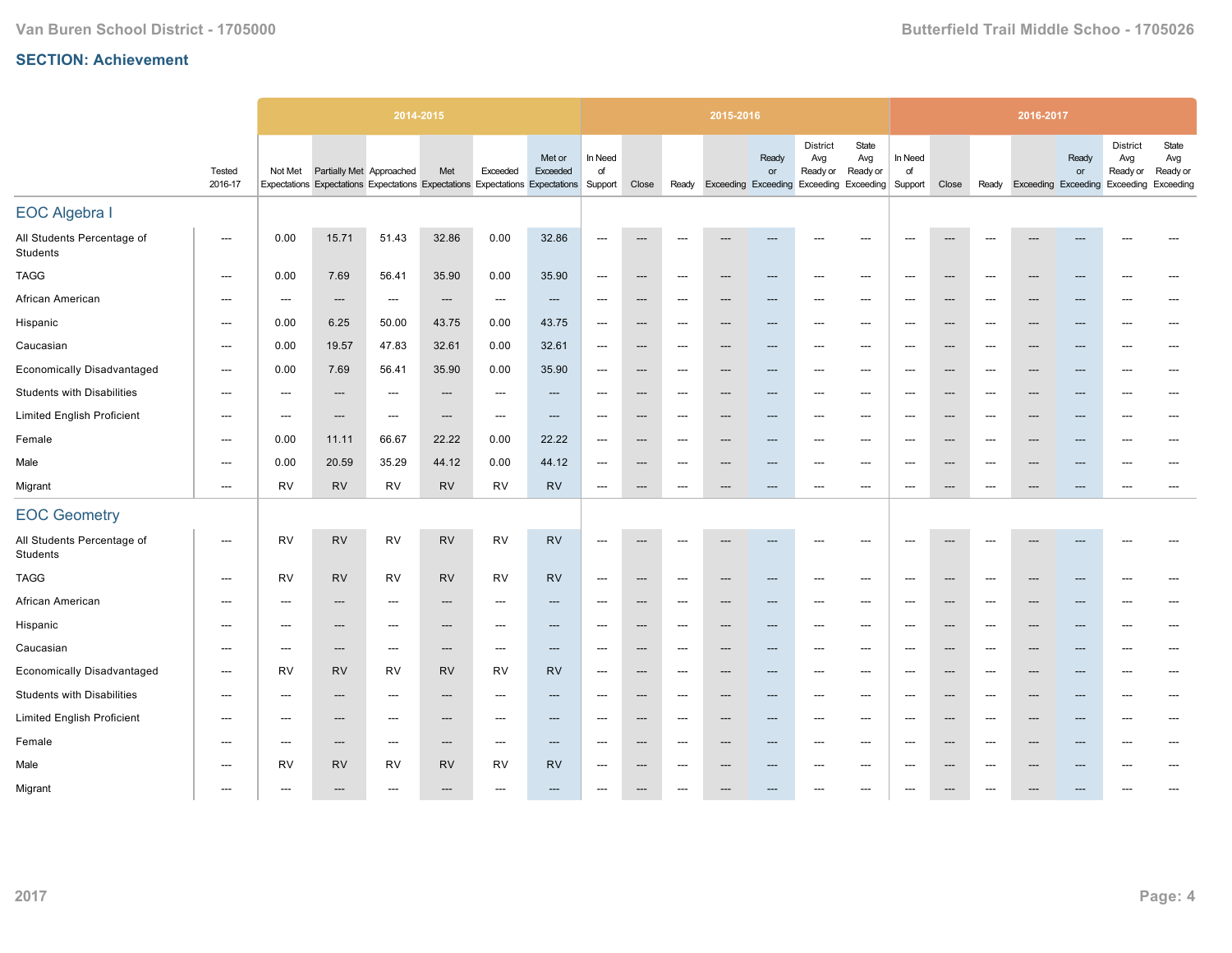|                                     |                   |                | 2014-2015                |           |                              |            |                          |           |           | 2015-2016                  |             |                                                 |                                       |                          |           |           | 2016-2017                  |                    |                                          |                                       |
|-------------------------------------|-------------------|----------------|--------------------------|-----------|------------------------------|------------|--------------------------|-----------|-----------|----------------------------|-------------|-------------------------------------------------|---------------------------------------|--------------------------|-----------|-----------|----------------------------|--------------------|------------------------------------------|---------------------------------------|
|                                     | Tested<br>2016-17 | Below<br>Basic | Basic                    |           | Proficient Advanced Advanced | Prof<br>or | In Need<br>of<br>Support | Close     | Ready     | <b>Exceeding Exceeding</b> | Ready<br>or | <b>District</b><br>Avg<br>Ready or<br>Exceeding | State<br>Avg<br>Ready or<br>Exceeding | In Need<br>of<br>Support | Close     | Ready     | <b>Exceeding Exceeding</b> | Ready<br><b>or</b> | District<br>Avg<br>Ready or<br>Exceeding | State<br>Avg<br>Ready or<br>Exceeding |
| 6th Grade Science                   |                   |                |                          |           |                              |            |                          |           |           |                            |             |                                                 |                                       |                          |           |           |                            |                    |                                          |                                       |
| All Students Percentage of Students | 100.00            | $---$          |                          |           |                              | ---        | 36.00                    | 26.00     | 24.00     | 14.00                      | 38.00       | 44.91                                           | 52.36                                 | 36.02                    | 20.85     | 25.12     | 18.01                      | 43.13              | 47.15                                    | 50.06                                 |
| All Students Number of Students     |                   |                |                          |           |                              |            |                          |           |           |                            |             |                                                 |                                       | 76                       | 44        | 53        | 38                         | 91                 |                                          |                                       |
| <b>TAGG</b>                         | 100.00            | $---$          | $---$                    | $---$     | ---                          | ---        | 40.63                    | 28.13     | 20.00     | 11.25                      | 31.25       | 34.96                                           | 41.31                                 | 40.76                    | 21.66     | 23.57     | 14.01                      | 37.58              | 40.22                                    | 38.53                                 |
| African American                    | <b>RV</b>         | $---$          | ---                      | ---       |                              | ---        | <b>RV</b>                | <b>RV</b> | <b>RV</b> | <b>RV</b>                  | <b>RV</b>   | 45.45                                           | 24.89                                 | <b>RV</b>                | <b>RV</b> | <b>RV</b> | <b>RV</b>                  | <b>RV</b>          | 10.00                                    | 21.99                                 |
| Hispanic                            | 100.00            | $---$          | $\hspace{0.05cm} \ldots$ | $---$     | ---                          | ---        | 42.22                    | 37.78     | 15.56     | 4.44                       | 20.00       | 25.40                                           | 44.45                                 | 40.91                    | 15.91     | 29.55     | 13.64                      | 43.18              | 38.10                                    | 42.66                                 |
| Caucasian                           | 100.00            | $---$          | $---$                    | $---$     | ---                          | $---$      | 34.13                    | 20.63     | 27.78     | 17.46                      | 45.24       | 49.81                                           | 62.21                                 | 34.46                    | 20.95     | 25.00     | 19.59                      | 44.59              | 49.83                                    | 60.08                                 |
| <b>Economically Disadvantaged</b>   | 100.00            | $---$          | $\hspace{0.05cm} \cdots$ | ---       | ---                          | ---        | 39.47                    | 28.95     | 19.74     | 11.84                      | 31.58       | 35.32                                           | 42.09                                 | 38.51                    | 22.97     | 25.00     | 13.51                      | 38.51              | 42.23                                    | 39.15                                 |
| <b>Students with Disabilities</b>   | 100.00            | $---$          | $---$                    | $---$     | ---                          | $---$      | 69.57                    | 21.74     | 8.70      | 0.00                       | 8.70        | 10.00                                           | 10.69                                 | 83.33                    | 8.33      | 2.78      | 5.56                       | 8.33               | 5.36                                     | 10.38                                 |
| <b>Limited English Proficient</b>   | 100.00            | $---$          | $\hspace{0.05cm} \ldots$ | $---$     | ---                          | $---$      | 37.84                    | 32.43     | 21.62     | 8.11                       | 29.73       | 28.00                                           | 33.05                                 | 31.03                    | 20.69     | 31.03     | 17.24                      | 48.28              | 46.34                                    | 27.85                                 |
| Female                              | 100.00            | ---            | ---                      | ---       | ---                          | ---        | 32.35                    | 27.45     | 25.49     | 14.71                      | 40.20       | 49.49                                           | 54.63                                 | 37.63                    | 25.81     | 22.58     | 13.98                      | 36.56              | 42.33                                    | 51.22                                 |
| Male                                | 100.00            | $---$          | $---$                    | $---$     | ---                          | $---$      | 39.80                    | 24.49     | 22.45     | 13.27                      | 35.71       | 40.00                                           | 50.15                                 | 34.75                    | 16.95     | 27.12     | 21.19                      | 48.31              | 51.40                                    | 48.96                                 |
| Migrant                             | <b>RV</b>         | $---$          | $\hspace{0.05cm} \ldots$ | $---$     | ---                          | $---$      | 70.00                    | 20.00     | 0.00      | 10.00                      | 10.00       | 15.38                                           | 30.27                                 | <b>RV</b>                | <b>RV</b> | <b>RV</b> | <b>RV</b>                  | <b>RV</b>          | 45.45                                    | 31.49                                 |
| <b>7th Grade Science</b>            |                   |                |                          |           |                              |            |                          |           |           |                            |             |                                                 |                                       |                          |           |           |                            |                    |                                          |                                       |
| All Students Percentage of Students | 100.00            | 23.74          | 47.49                    | 26.48     | 2.28                         | 28.77      | 34.22                    | 24.06     | 24.60     | 17.11                      | 41.71       | 50.76                                           | 41.36                                 | 47.03                    | 19.80     | 17.33     | 15.84                      | 33.17              | 41.41                                    | 45.69                                 |
| All Students Number of Students     |                   |                |                          |           |                              |            |                          |           |           |                            |             |                                                 |                                       | 95                       | 40        | 35        | 32                         | 67                 |                                          |                                       |
| <b>TAGG</b>                         | 100.00            | 27.22          | 47.93                    | 24.26     | 0.59                         | 24.85      | 36.73                    | 25.85     | 25.85     | 11.56                      | 37.41       | 42.35                                           | 30.32                                 | 56.33                    | 19.62     | 11.39     | 12.66                      | 24.05              | 31.75                                    | 34.28                                 |
| African American                    | RV                | <b>RV</b>      | <b>RV</b>                | <b>RV</b> | <b>RV</b>                    | <b>RV</b>  | RV                       | <b>RV</b> | RV        | <b>RV</b>                  | <b>RV</b>   | 33.33                                           | 18.49                                 | RV                       | <b>RV</b> | RV        | <b>RV</b>                  | <b>RV</b>          | 46.15                                    | 20.86                                 |
| Hispanic                            | 100.00            | 27.45          | 50.98                    | 21.57     | 0.00                         | 21.57      | 34.62                    | 36.54     | 19.23     | 9.62                       | 28.85       | 36.71                                           | 35.40                                 | 55.56                    | 24.44     | 11.11     | 8.89                       | 20.00              | 29.23                                    | 38.53                                 |
| Caucasian                           | 100.00            | 23.84          | 45.70                    | 27.81     | 2.65                         | 30.46      | 32.46                    | 18.42     | 28.95     | 20.18                      | 49.12       | 55.56                                           | 49.25                                 | 42.06                    | 19.05     | 19.84     | 19.05                      | 38.89              | 44.44                                    | 54.44                                 |
| <b>Economically Disadvantaged</b>   | 100.00            | 26.22          | 48.17                    | 25.00     | 0.61                         | 25.61      | 36.36                    | 26.57     | 25.87     | 11.19                      | 37.06       | 42.57                                           | 30.71                                 | 57.05                    | 18.79     | 10.74     | 13.42                      | 24.16              | 32.05                                    | 34.86                                 |
| <b>Students with Disabilities</b>   | 100.00            | 63.33          | 33.33                    | 3.33      | 0.00                         | 3.33       | 43.48                    | 13.04     | 26.09     | 17.39                      | 43.48       | 28.95                                           | 15.07                                 | 76.00                    | 4.00      | 4.00      | 16.00                      | 20.00              | 22.00                                    | 14.87                                 |
| <b>Limited English Proficient</b>   | 100.00            | 38.46          | 46.15                    | 15.38     | 0.00                         | 15.38      | 34.62                    | 53.85     | 7.69      | 3.85                       | 11.54       | 28.57                                           | 25.11                                 | 47.37                    | 28.95     | 13.16     | 10.53                      | 23.68              | 29.41                                    | 20.06                                 |
| Female                              | 100.00            | 25.62          | 44.63                    | 27.27     | 2.48                         | 29.75      | 35.05                    | 20.62     | 29.90     | 14.43                      | 44.33       | 54.12                                           | 43.63                                 | 44.76                    | 23.81     | 16.19     | 15.24                      | 31.43              | 42.65                                    | 47.81                                 |
| Male                                | 100.00            | 21.43          | 51.02                    | 25.51     | 2.04                         | 27.55      | 33.33                    | 27.78     | 18.89     | 20.00                      | 38.89       | 47.50                                           | 39.27                                 | 49.48                    | 15.46     | 18.56     | 16.49                      | 35.05              | 40.10                                    | 43.66                                 |
| Migrant                             | 100.00            | 15.38          | 61.54                    | 23.08     | 0.00                         | 23.08      | RV                       | <b>RV</b> | RV        | <b>RV</b>                  | <b>RV</b>   | 53.85                                           | 26.27                                 | 54.55                    | 18.18     | 9.09      | 18.18                      | 27.27              | 35.71                                    | 25.78                                 |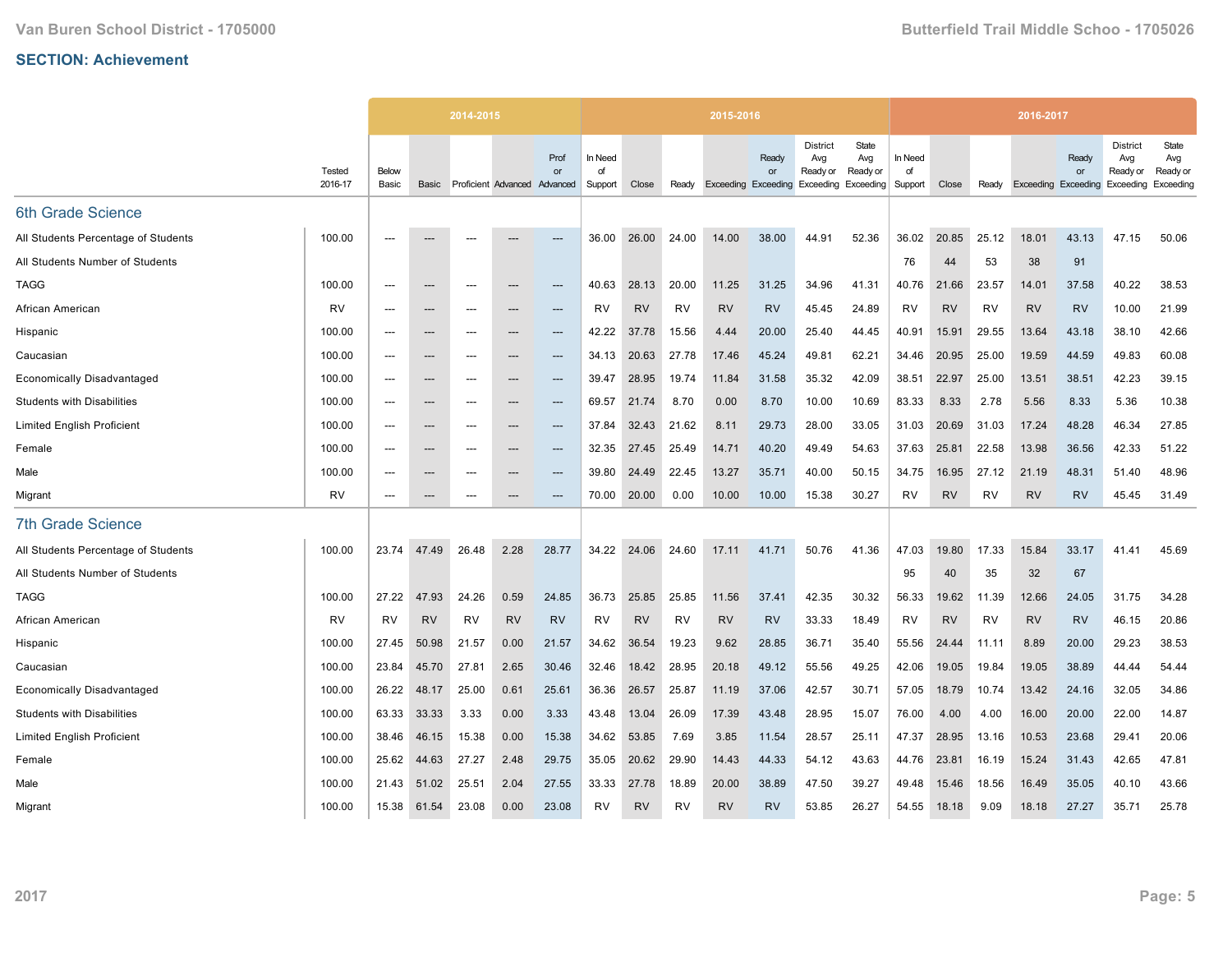|                                     |                   |                |                          | 2014-2015 |                              |            |                          |       |                          | 2015-2016 |                                           |                                    |                                                 |                          |           |       | 2016-2017           |             |                                                 |                                       |
|-------------------------------------|-------------------|----------------|--------------------------|-----------|------------------------------|------------|--------------------------|-------|--------------------------|-----------|-------------------------------------------|------------------------------------|-------------------------------------------------|--------------------------|-----------|-------|---------------------|-------------|-------------------------------------------------|---------------------------------------|
|                                     | Tested<br>2016-17 | Below<br>Basic | Basic                    |           | Proficient Advanced Advanced | Prof<br>or | In Need<br>Ωf<br>Support | Close | Readv                    |           | Ready<br>or<br><b>Exceeding Exceeding</b> | <b>District</b><br>Avg<br>Ready or | State<br>Avg<br>Ready or<br>Exceeding Exceeding | In Need<br>of<br>Support | Close     | Readv | Exceeding Exceeding | Ready<br>or | <b>District</b><br>Avg<br>Ready or<br>Exceeding | State<br>Avg<br>Ready or<br>Exceeding |
| 8th Grade Science                   |                   |                |                          |           |                              |            |                          |       |                          |           |                                           |                                    |                                                 |                          |           |       |                     |             |                                                 |                                       |
| All Students Percentage of Students | 100.00            | $---$          | $---$                    | $---$     | $---$                        | $---$      | 45.59                    | 22.06 | 20.10                    | 12.25     | 32.35                                     | 37.56                              | 38.61                                           | 34.46                    | 23.73     | 22.60 | 19.21               | 41.81       | 45.62                                           | 43.39                                 |
| All Students Number of Students     |                   |                |                          |           |                              |            |                          |       |                          |           |                                           |                                    |                                                 | 61                       | 42        | 40    | 34                  | 74          |                                                 |                                       |
| <b>TAGG</b>                         | 100.00            | $---$          | $---$                    | $---$     | $---$                        | ---        | 48.70                    | 22.73 | 22.08                    | 6.49      | 28.57                                     | 29.92                              | 26.85                                           | 38.93                    | 25.95     | 21.37 | 13.74               | 35.11       | 39.06                                           | 31.33                                 |
| African American                    | <b>RV</b>         | $---$          | $---$                    | ---       | $---$                        | $---$      | ---                      | $---$ | $\hspace{0.05cm} \ldots$ | $---$     | ---                                       | 0.00                               | $---$                                           | <b>RV</b>                | <b>RV</b> | RV    | <b>RV</b>           | <b>RV</b>   | 0.00                                            | 19.00                                 |
| Hispanic                            | 100.00            | $---$          | $---$                    | $---$     | $---$                        | ---        | 50.98                    | 19.61 | 21.57                    | 7.84      | 29.41                                     | 34.25                              | 33.82                                           | 40.35                    | 28.07     | 22.81 | 8.77                | 31.58       | 33.75                                           | 37.20                                 |
| Caucasian                           | 100.00            | $---$          | $---$                    | ---       | $---$                        | $---$      | 44.93                    | 21.74 | 19.57                    | 13.77     | 33.33                                     | 38.46                              | 46.63                                           | 30.39                    | 20.59     | 21.57 | 27.45               | 49.02       | 49.80                                           | 51.58                                 |
| <b>Economically Disadvantaged</b>   | 100.00            | $---$          | $---$                    | ---       | $---$                        | ---        | 47.62                    | 22.45 | 23.13                    | 6.80      | 29.93                                     | 31.20                              | 27.60                                           | 39.68                    | 24.60     | 22.22 | 13.49               | 35.71       | 40.09                                           | 32.19                                 |
| <b>Students with Disabilities</b>   | 100.00            | $---$          | $\hspace{0.05cm} \ldots$ | $---$     | $---$                        | ---        | 87.50                    | 6.25  | 6.25                     | 0.00      | 6.25                                      | 6.67                               | 4.76                                            | 70.00                    | 25.00     | 0.00  | 5.00                | 5.00        | 6.25                                            | 6.45                                  |
| <b>Limited English Proficient</b>   | 100.00            | $---$          | $---$                    | ---       | $---$                        | $---$      | 66.67                    | 22.22 | 11.11                    | 0.00      | 11.11                                     | 13.79                              | 22.35                                           | 44.44                    | 25.93     | 22.22 | 7.41                | 29.63       | 32.50                                           | 21.12                                 |
| Female                              | 100.00            | $---$          | $\qquad \qquad \cdots$   | $---$     | $---$                        | ---        | 47.22                    | 18.52 | 22.22                    | 12.04     | 34.26                                     | 39.90                              | 41.91                                           | 26.44                    | 22.99     | 28.74 | 21.84               | 50.57       | 49.17                                           | 46.86                                 |
| Male                                | 100.00            | $---$          | $---$                    | $---$     | $---$                        | ---        | 43.75                    | 26.04 | 17.71                    | 12.50     | 30.21                                     | 35.29                              | 35.39                                           | 42.22                    | 24.44     | 16.67 | 16.67               | 33.33       | 42.35                                           | 40.18                                 |
| Migrant                             | <b>RV</b>         | $---$          | $---$                    | ---       | $---$                        | ---        | 69.23                    | 23.08 | 0.00                     | 7.69      | 7.69                                      | 11.11                              | 22.58                                           | <b>RV</b>                | <b>RV</b> | RV    | <b>RV</b>           | <b>RV</b>   | 45.45                                           | 23.96                                 |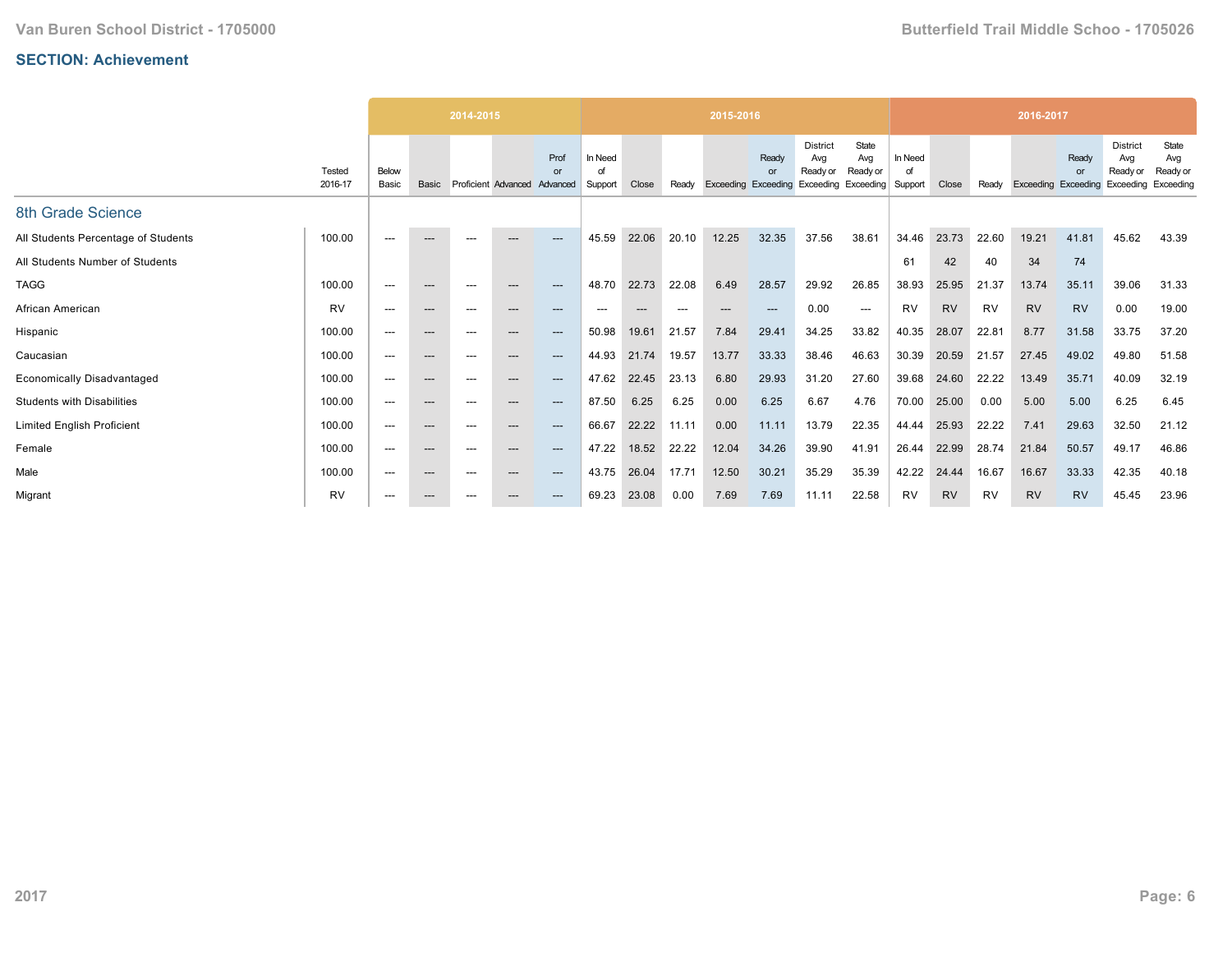# **SECTION: Achievement - Value-Added Student Academic Growth**

| <b>ELA</b><br><b>ELA</b><br>Weighted<br>Weighted<br>Math<br>Math<br>Value<br>Value<br>School<br>Value<br>Value<br>Average<br>Average<br>$ELA +$<br>$ELA +$<br>Added<br>Added<br>Added<br>Growth<br>Added<br>Score<br>Math<br>Score<br>Math<br>Score<br>Score<br>Score<br>$-0.0374$<br>79<br>0.0502<br>$-0.0585$<br>$-0.0479$<br>0.0300<br>0.0401 |                           |                                 | 2016-2017                             |                                      |                           |
|--------------------------------------------------------------------------------------------------------------------------------------------------------------------------------------------------------------------------------------------------------------------------------------------------------------------------------------------------|---------------------------|---------------------------------|---------------------------------------|--------------------------------------|---------------------------|
|                                                                                                                                                                                                                                                                                                                                                  | School<br>Growth<br>Score | Math<br>Value<br>Added<br>Score | <b>ELA</b><br>Value<br>Added<br>Score | Weighted<br>Average<br>ELA +<br>Math | School<br>Growth<br>Score |
|                                                                                                                                                                                                                                                                                                                                                  | 82                        | 0.0800                          | 0.0400                                | 0.0600                               | 82                        |
| ---<br>$---$<br>---<br>---<br>$---$<br>---<br>---                                                                                                                                                                                                                                                                                                | $---$                     | ---                             | $- - -$                               | $---$                                |                           |
| ---<br>---<br>$---$<br>---<br>---<br>---<br>---                                                                                                                                                                                                                                                                                                  | $---$                     | 0.0300                          | $-0.0500$                             | $-0.0100$                            | 80                        |
| ---<br>---<br>$---$<br>---<br>---<br>---<br>$---$                                                                                                                                                                                                                                                                                                | $--$                      | 0.1100                          | 0.1200                                | 0.1150                               | 84                        |
| ---<br>---<br>$---$<br>---<br>---<br>---<br>$---$                                                                                                                                                                                                                                                                                                | $---$                     | 0.0600                          | 0.0100                                | 0.0350                               | 81                        |
| $---$<br>$---$<br>---<br>$---$<br>---<br>---<br>---                                                                                                                                                                                                                                                                                              | $--$                      | 0.0600                          | 0.0500                                | 0.0550                               | 82                        |
| $---$<br>$---$<br>---<br>$---$<br>---<br>---<br>---                                                                                                                                                                                                                                                                                              | $--$                      | $-0.0700$                       | $-0.0200$                             | $-0.0450$                            | 78                        |
| ---<br>---<br>$---$<br>$\hspace{0.05cm} \ldots$<br>---<br>$---$<br>---                                                                                                                                                                                                                                                                           | $---$                     | 0.0900                          | 0.1600                                | 0.1247                               | 84                        |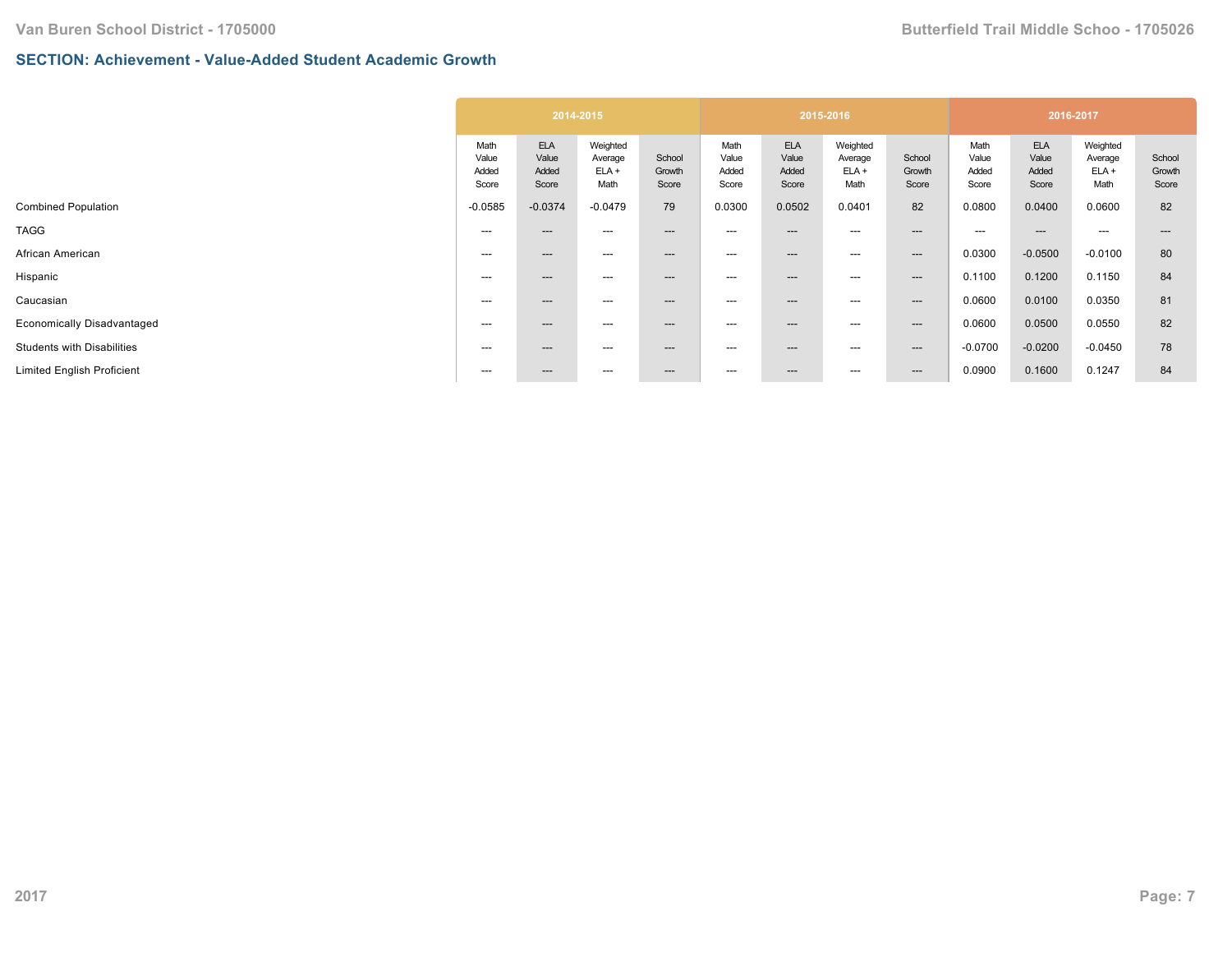|                                       |                                   | 2014-2015                |                                   |                                   | 2015-2016                         |                                   |                          | 2016-2017       |                          |
|---------------------------------------|-----------------------------------|--------------------------|-----------------------------------|-----------------------------------|-----------------------------------|-----------------------------------|--------------------------|-----------------|--------------------------|
|                                       | School                            | <b>District</b>          | <b>State</b>                      | School                            | <b>District</b>                   | <b>State</b>                      | School                   | <b>District</b> | <b>State</b>             |
| Grade One Reading Comprehension       | $\hspace{0.05cm} \ldots$          | 53                       | 52                                | $---$                             | 48                                | 51                                | $\hspace{0.05cm} \ldots$ | 47              | 50                       |
| Grade One Math Problems               | $\qquad \qquad \cdots$            | 41                       | 50                                | $---$                             | 37                                | 50                                | $\qquad \qquad \cdots$   | 43              | 49                       |
| Grade Two Reading Comprehension       | $\qquad \qquad \cdots$            | 51                       | 56                                | $\qquad \qquad \cdots$            | 51                                | 56                                | $\qquad \qquad \cdots$   | 47              | 54                       |
| Grade Two Math Problems               | $---$                             | 48                       | 54                                | $---$                             | 48                                | 54                                | $---$                    | 46              | 51                       |
| <b>Grade Three Reading</b>            | $\qquad \qquad \cdots$            | ---                      | $\hspace{0.05cm} \ldots$          | $\qquad \qquad \cdots$            | ---                               | $\hspace{0.05cm} \ldots$          | $\qquad \qquad \cdots$   | ---             | $\hspace{0.05cm} \ldots$ |
| Grade Three Math                      | $\qquad \qquad \cdots$            | ---                      | $\hspace{0.05cm} \ldots$          | $\qquad \qquad \cdots$            | ---                               | $\hspace{0.05cm} \ldots$          | $\qquad \qquad \cdots$   | ---             | $\hspace{0.05cm} \ldots$ |
| <b>Grade Four Reading</b>             | $\hspace{0.05cm} \ldots$          | ---                      | $\hspace{0.05cm} \ldots$          | $\hspace{0.05cm} \dashrightarrow$ | ---                               | $\hspace{0.05cm} \ldots$          | $\hspace{0.05cm} \ldots$ | ---             | $\hspace{0.05cm} \ldots$ |
| Grade Four Math                       | $\hspace{0.05cm} \dashrightarrow$ | ---                      | $\hspace{0.05cm} \dashrightarrow$ | $---$                             | ---                               | $\hspace{0.05cm} \ldots$          | $---$                    | ---             | $\hspace{0.05cm} \ldots$ |
| <b>Grade Five Reading</b>             | $\qquad \qquad \cdots$            | ---                      | $\hspace{0.05cm} \ldots$          | $\qquad \qquad \cdots$            | $---$                             | $\hspace{0.05cm} \ldots$          | $---$                    | ---             | $---$                    |
| Grade Five Math                       | $\qquad \qquad \cdots$            | $---$                    | $\hspace{0.05cm} \ldots$          | $---$                             | $\hspace{0.05cm} \ldots$          | $\hspace{0.05cm} \ldots$          | $---$                    | ---             | $\hspace{0.05cm} \ldots$ |
| <b>Grade Five Science</b>             | ---                               | ---                      | $\hspace{0.05cm} \dashrightarrow$ | ---                               | ---                               | $\hspace{0.05cm} \dashrightarrow$ | ---                      | ---             | $---$                    |
| <b>Grade Six Reading</b>              | $\hspace{0.05cm} \ldots$          | $\hspace{0.05cm} \ldots$ | $\hspace{0.05cm} \ldots$          | $\hspace{0.05cm} \dashrightarrow$ | ---                               | $\hspace{0.05cm} \ldots$          | ---                      | ---             | $---$                    |
| Grade Six Math                        | $\hspace{0.05cm} \ldots$          | ---                      | $\hspace{0.05cm} \ldots$          | $---$                             | ---                               | $\hspace{0.05cm} \ldots$          | $---$                    | ---             | $---$                    |
| Grade Seven Reading                   | $---$                             | ---                      | $\hspace{0.05cm} \dashrightarrow$ | $---$                             | $\hspace{0.05cm} \ldots$          | $\hspace{0.05cm} \ldots$          | $---$                    | ---             | ---                      |
| Grade Seven Math                      | $---$                             | ---                      | $\hspace{0.05cm} \ldots$          | $---$                             | $---$                             | $---$                             | $---$                    | ---             | ---                      |
| Grade Seven Science                   | $\qquad \qquad \cdots$            | ---                      | $\hspace{0.05cm} \dashrightarrow$ | ---                               | $\hspace{0.05cm} \dashrightarrow$ | $\hspace{0.05cm} \ldots$          | $\qquad \qquad \cdots$   | ---             | $---$                    |
| <b>Grade Eight Reading</b>            | $\hspace{0.05cm} \ldots$          | ---                      | $\hspace{0.05cm} \dashrightarrow$ | $---$                             | ---                               | $\hspace{0.05cm} \dashrightarrow$ | ---                      | ---             | $---$                    |
| Grade Eight Math                      | $\hspace{0.05cm} \dashrightarrow$ | ---                      | $\hspace{0.05cm} \ldots$          | $---$                             | ---                               | $\hspace{0.05cm} \ldots$          | $---$                    | ---             | ---                      |
| Grade Nine Reading Comprehension      | $---$                             | ---                      | $---$                             | $---$                             | $---$                             | ---                               | $---$                    | ---             | ---                      |
| Grade Nine Math Concepts and Problems | $---$                             | $---$                    | $\hspace{0.05cm} \ldots$          | $---$                             | ---                               | $---$                             | $---$                    | $---$           | $---$                    |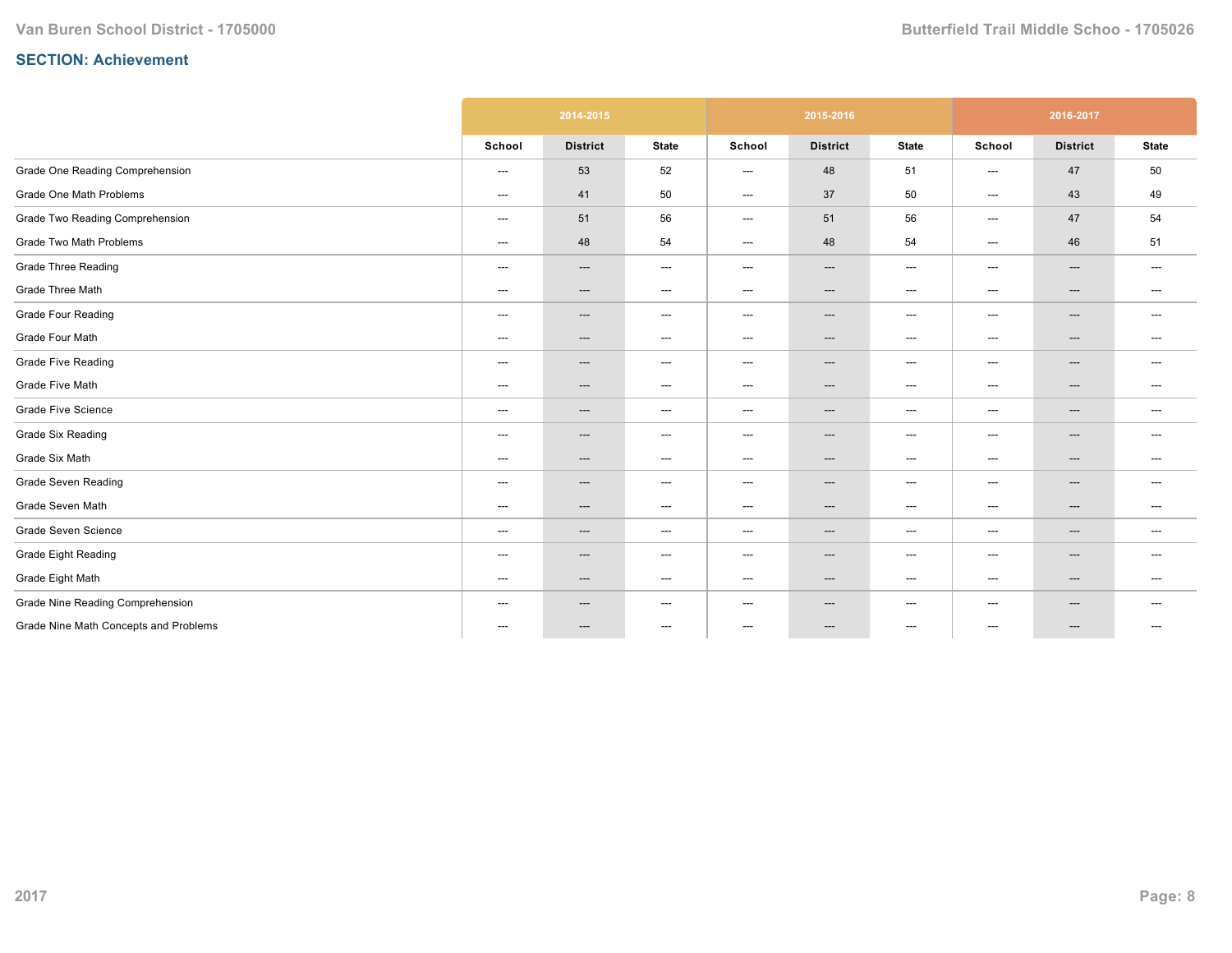|                                                                               |                          | 2014-2015       |              |                          | 2015-2016       |              |                          | 2016-2017       |              |
|-------------------------------------------------------------------------------|--------------------------|-----------------|--------------|--------------------------|-----------------|--------------|--------------------------|-----------------|--------------|
|                                                                               | School                   | <b>District</b> | <b>State</b> | School                   | <b>District</b> | <b>State</b> | School                   | <b>District</b> | <b>State</b> |
| <b>American College Test (ACT)</b>                                            |                          |                 |              |                          |                 |              |                          |                 |              |
| Participation in Grade 11 Statewide ACT Administration                        | ---                      |                 |              | ---                      | 417             | 31,152       | ---                      | 431             | 31,268       |
| Number of Students Taking Universal ACT                                       | ---                      |                 | 8,790        | ---                      |                 |              | ---                      |                 |              |
| District Provided Remediation for Students Taking Universal ACT               |                          | ---             | 73           |                          | ---             | $\mathbf 0$  |                          | ---             | $\mathbf 0$  |
| * Number of Students in College and Career Readiness Planning Program (CCRPP) | ---                      | 239             | 2,014        | ---                      | 425             | 2,331        | ---                      | ---             | ---          |
| Number of Students Taking ACT in Grades 9-11                                  | $---$                    | 377             | 27,271       | $\hspace{0.05cm} \ldots$ | 551             | 39,564       | ---                      | 571             | 39,627       |
| Number of Graduates that have taken ACT in High School                        | ---                      | 283             | 23,364       | ---                      | 329             | 23,966       | ---                      | 394             | 28,938       |
| <b>ACT Reading</b>                                                            | $---$                    | 21.96           | 21.35        | $---$                    | 22.03           | 21.29        | ---                      | 20.42           | 20.39        |
| <b>ACT English</b>                                                            | $---$                    | 20.68           | 20.16        | $---$                    | 20.81           | 20.06        | $---$                    | 19.49           | 19.23        |
| <b>ACT Mathematics</b>                                                        | ---                      | 20.50           | 20.14        | ---                      | 20.37           | 19.86        | $\hspace{0.05cm} \ldots$ | 19.40           | 19.31        |
| <b>ACT Science</b>                                                            | ---                      | 21.30           | 20.85        | ---                      | 21.05           | 20.71        | ---                      | 19.93           | 20.15        |
| <b>ACT Composite</b>                                                          | ---                      | 21.28           | 20.79        | ---                      | 21.23           | 20.64        | ---                      | 19.96           | 19.93        |
| <b>SAT® by College Board</b>                                                  |                          |                 |              |                          |                 |              |                          |                 |              |
| Number of Students Taking SAT College Admission Test                          | ---                      | $\sqrt{5}$      | 952          | ---                      | $\overline{2}$  | 852          | ---                      | 3               | 1,344        |
| <b>SAT Critical Reading Mean</b>                                              | ---                      | <b>RV</b>       | 565          | ---                      | <b>RV</b>       | 569          | ---                      | <b>RV</b>       | 593          |
| SAT Math Mean                                                                 | ---                      | <b>RV</b>       | 568          | ---                      | <b>RV</b>       | 569          | ---                      | <b>RV</b>       | 574          |
| <b>SAT Writing Mean</b>                                                       | $---$                    | <b>RV</b>       | 547          | ---                      | <b>RV</b>       | 550          | $\hspace{0.05cm} \ldots$ | <b>RV</b>       |              |
| <b>Advanced Placement Courses (AP)</b>                                        |                          |                 |              |                          |                 |              |                          |                 |              |
| Number of Students Taking Advanced Placement (AP) Courses                     | $---$                    | 507             | 27,646       | ---                      | 502             | 27,827       | ---                      | 359             | 29,109       |
| Number of AP Exams Taken                                                      | ---                      | 719             | 44,951       | ---                      | 684             | 46,094       | ---                      | 498             | 46,686       |
| Number of AP Exams Scored 3, 4, or 5                                          | ---                      | 218             | 14,391       | ---                      | 221             | 15,079       | ---                      | 179             | 15,812       |
| Number of Students Taking International Baccalaureate Courses                 | ---                      | $---$           | 1,328        | ---                      | ---             | 573          | ---                      | ---             | 569          |
| <b>College Going Rate</b>                                                     |                          |                 |              |                          |                 |              |                          |                 |              |
| All Students                                                                  | ---                      | 52.4 %          | 55.3 %       | ---                      | 50.7%           | 50.5 %       | ---                      | 46.5 %          | 48.2%        |
| African American                                                              | ---                      | 75.0 %          | 54.2 %       | ---                      | 47.1 %          | 46.7%        | ---                      | 31.3%           | 40.3%        |
| Hispanic                                                                      | $---$                    | 41.8%           | 39.5 %       | $---$                    | 49.4 %          | 38.9%        | $---$                    | 39.1 %          | 39.5 %       |
| Caucasian                                                                     | $\hspace{0.05cm} \ldots$ | 54.3 %          | 58.3%        | $\hspace{0.05cm} \ldots$ | 50.2%           | 53.7 %       | $\hspace{0.05cm} \ldots$ | 47.7 %          | 52.3 %       |
| Economically Disadvantaged                                                    | $---$                    | 38.3 %          | 46.9%        | ---                      | 42.2 %          | 42.3%        | ---                      | 34.1 %          | 39.3 %       |
| <b>Students with Disabilities</b>                                             | ---                      | 19.2 %          | 22.4 %       | ---                      | 23.3 %          | 20.1%        | ---                      | 4.4%            | 19.4 %       |
| <b>Limited English Proficient</b>                                             | ---                      | 63.2 %          | 30.2 %       | ---                      | 58.3 %          | 31.4 %       | ---                      | 41.2%           | 23.4 %       |

\* College and Career Readiness Planning Program (CCRPP Arkansas Code Annotated § 615441) was repealed by the 91st General Assembly in 2017.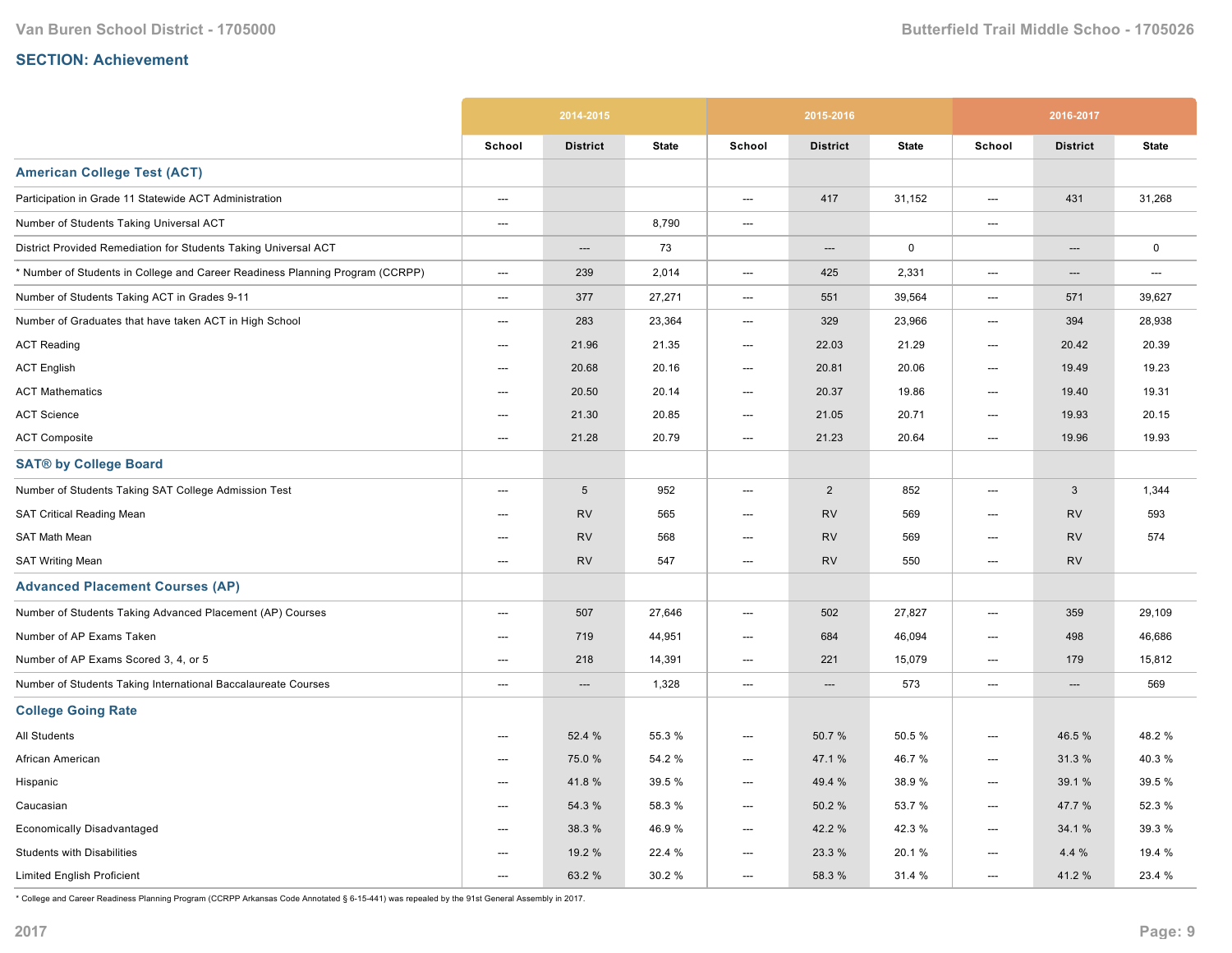|                                         |        | 2014-2015       |              |        | 2015-2016       |              |        | 2016-2017       |              |
|-----------------------------------------|--------|-----------------|--------------|--------|-----------------|--------------|--------|-----------------|--------------|
|                                         | School | <b>District</b> | <b>State</b> | School | <b>District</b> | <b>State</b> | School | <b>District</b> | <b>State</b> |
| <b>College Credit Accumulation Rate</b> |        |                 |              |        |                 |              |        |                 |              |
| All Students                            | ---    | 43.6 %          | 35.1 %       | ---    | 1.4%            | 1.2%         | ---    | 61.0%           | 54.1 %       |
| African American                        | $---$  | 0.0%            | 19.8 %       | ---    | $0.0 \%$        | 0.3%         | ---    | 37.5 %          | 37.9%        |
| Hispanic                                | ---    | 46.4 %          | 29.5 %       | ---    | 0.0%            | 1.0%         | ---    | 55.8 %          | 48.4 %       |
| Caucasian                               | ---    | 45.3 %          | 39.8 %       | ---    | 2.0 %           | 1.4%         | $---$  | 59.8 %          | 59.3 %       |
| <b>Economically Disadvantaged</b>       | ---    | 37.5 %          | 24.9%        | ---    | 2.1%            | 1.0%         | ---    | 56.7 %          | 42.4 %       |
| <b>Students with Disabilities</b>       | ---    | 0.0 %           | 11.7 %       | ---    | $0.0 \%$        | $0.0 \%$     | $---$  | 50.0 %          | 24.8%        |
| <b>Limited English Proficient</b>       | $---$  | 0.0 %           | 21.1 %       | ---    | $0.0 \%$        | 0.4%         | $---$  | 50.0 %          | 39.4 %       |

\* The College Credit Accumulation Rate definition from the U.S. Department of Education gives high school graduates two years at an institution of higher education to complete at least one year's worth of college credit th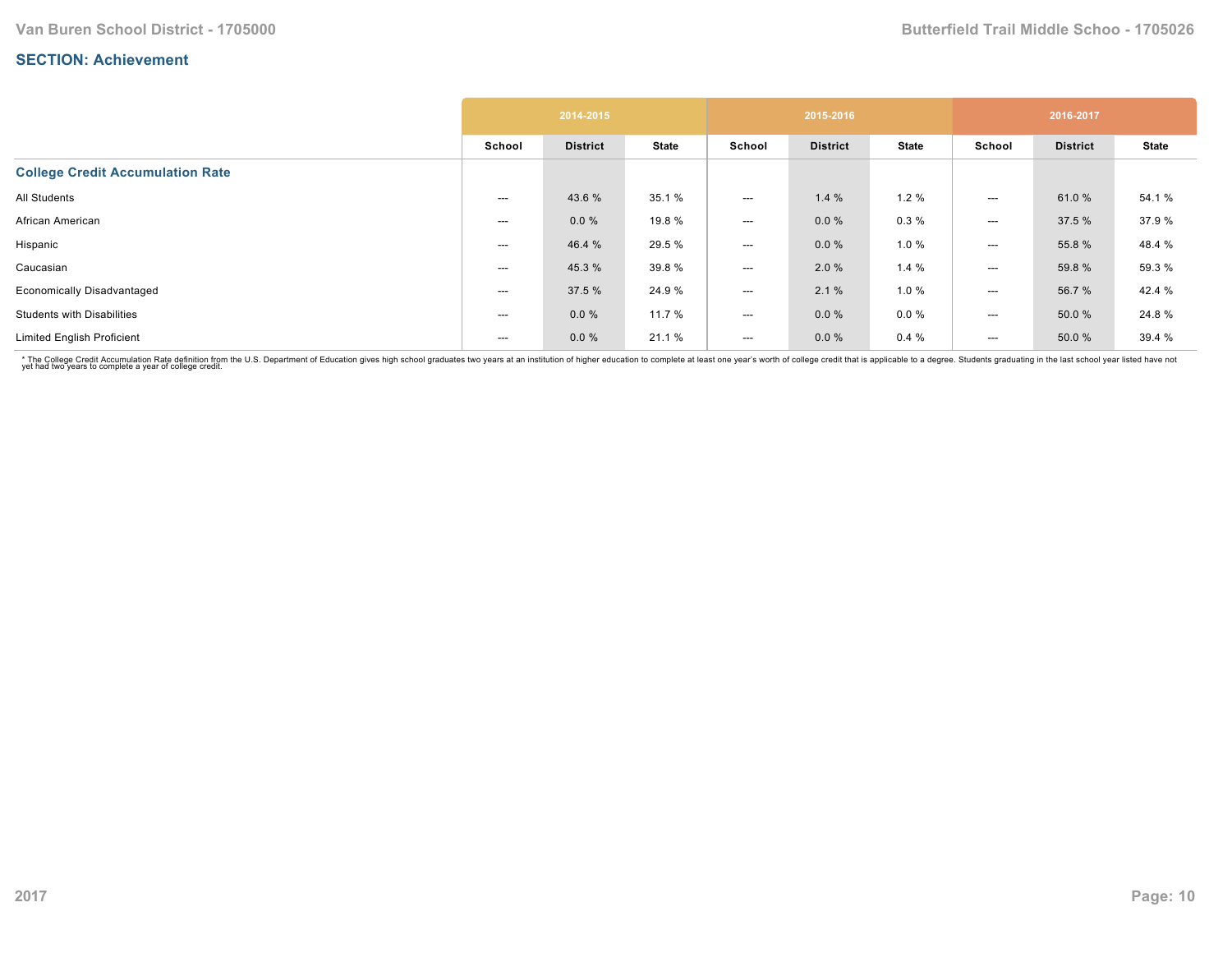# **SECTION: School Performance**

|                                                                                                                   |        | 2014-2015       |              |        | 2015-2016       |              |        | 2016-2017       |              |
|-------------------------------------------------------------------------------------------------------------------|--------|-----------------|--------------|--------|-----------------|--------------|--------|-----------------|--------------|
|                                                                                                                   | School | <b>District</b> | <b>State</b> | School | <b>District</b> | <b>State</b> | School | <b>District</b> | <b>State</b> |
| <b>Arkansas ESEA Accountability</b>                                                                               |        |                 |              |        |                 |              |        |                 |              |
| Needs Improvement                                                                                                 | Y      | 9               | 834          | Y      | 9               | 827          | ---    | $\mathbf 0$     | O            |
| <b>Needs Improvement Priority</b>                                                                                 | N      | $\mathbf{0}$    | 46           | N      | $\mathbf 0$     | 42           | $---$  | $\mathbf{0}$    |              |
| Needs Improvement Priority Met Year 1 Exit Criteria                                                               | N      | $\mathbf 0$     | 3            | N      | $\mathbf{0}$    | 2            | ---    | $\mathbf{0}$    |              |
| Needs Improvement Focus                                                                                           | N      | $\mathbf 0$     | 103          | N      | $\mathbf 0$     | 87           | $---$  | $\mathbf 0$     |              |
| Needs Improvement Focus Met Year 1 Exit Criteria                                                                  | N      | $\mathbf 0$     | 31           | N      | $\mathbf{0}$    | 11           | $---$  | $\mathbf{0}$    |              |
| Achieving                                                                                                         | N      | $\mathbf 0$     | 73           | N      | $\mathbf 0$     | 91           | $---$  | $\Omega$        | 0            |
| Exemplary                                                                                                         | N      | $\mathbf 0$     | $\mathbf 0$  | N      | $\mathbf 0$     | 0            | $---$  | $\mathbf 0$     | 0            |
| Since the Arkansas ESSA Plan was approved, school Improvement labels established under NCLB have been<br>removed. |        |                 |              |        |                 |              |        |                 |              |
| <b>School Rating</b>                                                                                              |        |                 |              |        |                 |              |        |                 |              |
| 2015 School Performance Rating                                                                                    | C      |                 |              | N/A    |                 |              | N/A    |                 |              |
| Overall Points for School Rating                                                                                  | 218    |                 |              | N/A    |                 |              | N/A    |                 |              |
| Count of Schools with Rating = A (270 - 300 Points)                                                               |        | $\mathbf 0$     | 10           |        |                 |              |        |                 |              |
| Count of Schools with Rating = B (240 - 269 Points)                                                               |        | $\mathbf 0$     | 224          |        |                 |              |        |                 |              |
| Count of Schools with Rating = C (210 - 239 Points)                                                               |        | 6               | 564          |        |                 |              |        |                 |              |
| Count of Schools with Rating = D (180 - 209 Points)                                                               |        | 3               | 228          |        |                 |              |        |                 |              |
| Count of Schools with Rating = F (Less than 180 Points)                                                           |        | $\mathbf 0$     | 19           |        |                 |              |        |                 |              |
| Act 20 of 2016 paused the school ratings under 6-15-2105                                                          |        |                 |              |        |                 |              |        |                 |              |
| 2017 School Performance Rating                                                                                    | N/A    |                 |              | N/A    |                 |              | B      |                 |              |
| Overall Points for School Rating                                                                                  | N/A    |                 |              | N/A    |                 |              | 72.66  |                 |              |
| Count of Schools with Rating = A                                                                                  |        |                 |              |        |                 |              |        | $\overline{2}$  | 163          |
| Count of Schools with Rating = B                                                                                  |        |                 |              |        |                 |              |        | 2               | 290          |
| Count of Schools with Rating = C                                                                                  |        |                 |              |        |                 |              |        | 5               | 384          |
| Count of Schools with Rating = D                                                                                  |        |                 |              |        |                 |              |        | -1              | 170          |
| Count of Schools with Rating = F                                                                                  |        |                 |              |        |                 |              |        | $\mathbf{0}$    | 33           |

The School Performance website at the following link has more information on the school rating: http://www.arkansased.gov/divisions/public-school-accountability/school-performance/report-card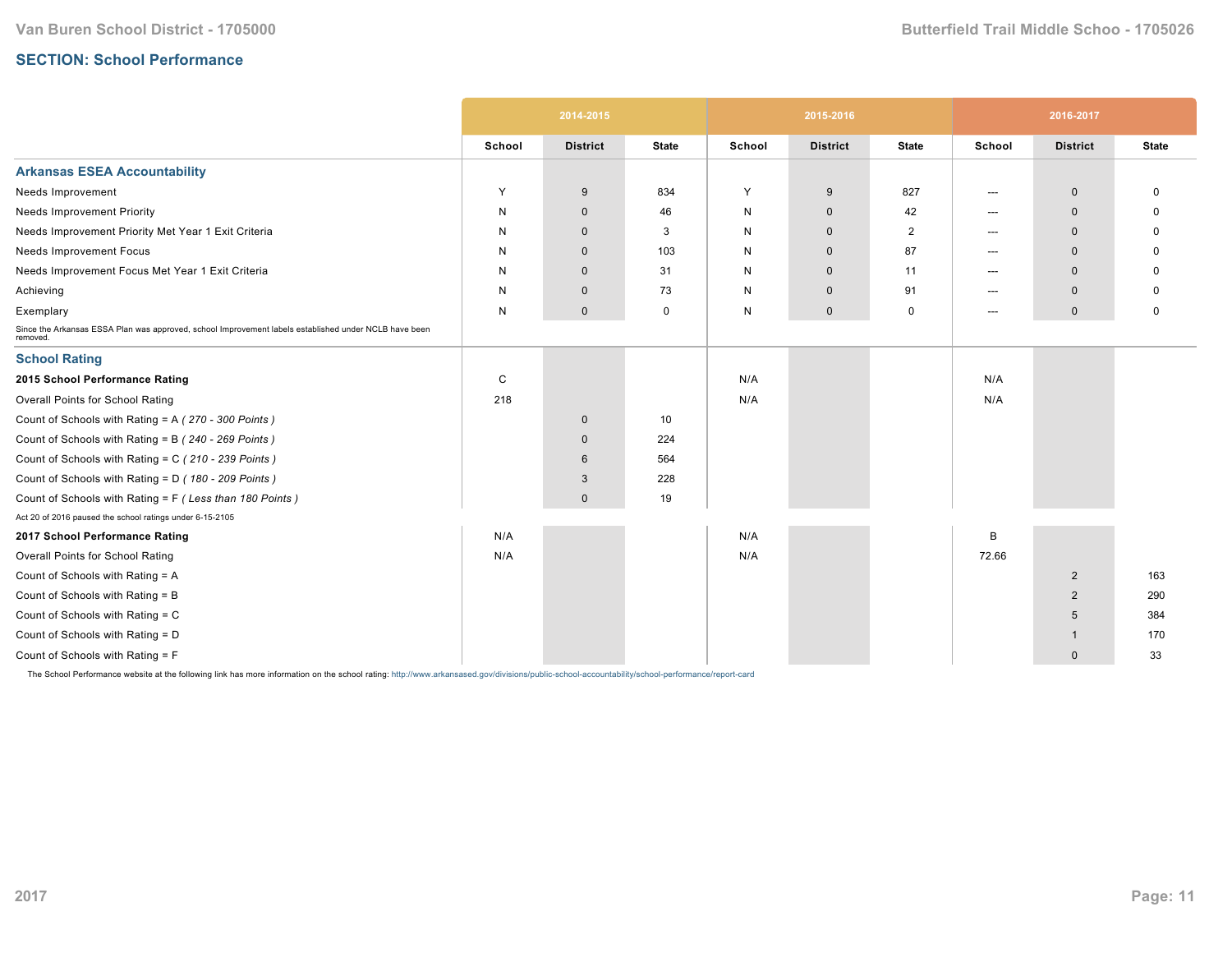# **SECTION: School Performance**

|                                                                        | 2014-2015 |                 |              | 2015-2016    |                 |              | 2016-2017 |                 |              |
|------------------------------------------------------------------------|-----------|-----------------|--------------|--------------|-----------------|--------------|-----------|-----------------|--------------|
|                                                                        | School    | <b>District</b> | <b>State</b> | School       | <b>District</b> | <b>State</b> | School    | <b>District</b> | <b>State</b> |
| <b>District Provides Textbooks or Digital Resources for all Pupils</b> |           |                 |              |              |                 |              |           |                 |              |
| District Provides Textbooks or Digital Resources for all Pupils        |           | Y               | 100 %        |              | Y               | 100 %        |           | Y               | 100 %        |
| <b>Annual Accreditation Status</b>                                     |           |                 |              |              |                 |              |           |                 |              |
| Annual Accreditation Status Accredited                                 | Y         | $\overline{7}$  | 784          | Y            | $\overline{4}$  | 800          | Y         | 8               | 796          |
| Accredited-Cited                                                       | N         | $\overline{1}$  | 261          | $\mathsf{N}$ | $5\phantom{.0}$ | 245          | N         | $\overline{2}$  | 253          |
| Accredited-Probationary                                                | N         | $\overline{1}$  | 21           | $\mathsf{N}$ | $\mathbf 0$     | 10           | N         | $\mathbf{0}$    | 11           |
| Attendance Rate (*State Goal 91.13%)                                   |           |                 |              |              |                 |              |           |                 |              |
| Attendance Rate Combined                                               | 93.9%     | 94.2 %          | 94.4 %       | 94.9%        | 95.2 %          | 94.5 %       | 94.2%     | 94.5 %          | 94.4 %       |
| Attendance Rate for Targeted Acheivement Gap Group                     | 93.9%     | 94.4 %          | 94.6%        | 95.4 %       | 95.4 %          | 94.7%        | 95.1%     | 95.1 %          | 94.7%        |
| Attendance Rate African American                                       | 96.1%     | 95.0%           | 94.5 %       | 94.7%        | 95.4 %          | 94.3 %       | 94.7%     | 93.9%           | 94.4 %       |
| Attendance Rate Hispanic                                               | 94.9%     | 94.7%           | 95.0%        | 96.2%        | 95.9%           | 95.0%        | 95.3%     | 95.2 %          | 94.8%        |
| Attendance Rate Caucasian                                              | 93.0%     | 93.9 %          | 94.2%        | 93.8%        | 94.5 %          | 94.3 %       | 93.9%     | 94.1%           | 94.4 %       |
| Attendance Rate Economically Disadvantaged                             | 94.2%     | 94.6 %          | 94.8%        | 95.7 %       | 95.8%           | 94.9%        | 96.0%     | 95.4 %          | 95.0%        |
| Attendance Rate Students with Disabilities                             | 93.2 %    | 93.7 %          | 94.1 %       | 94.4 %       | 94.6 %          | 94.3 %       | 93.3%     | 94.4 %          | 94.2 %       |
| Attendance Rate Limited English Proficient                             | 94.8%     | 95.5 %          | 95.4 %       | 96.0%        | 96.7%           | 95.3%        | 96.5%     | 95.8%           | 94.9%        |
| <b>Dropout Rate</b>                                                    |           |                 |              |              |                 |              |           |                 |              |
| Dropout Rate                                                           | 0.22%     | 2.05 %          | 2.25 %       | 0.00%        | 2.19 %          | 2.32 %       | 0.23%     | 1.99 %          | 2.32 %       |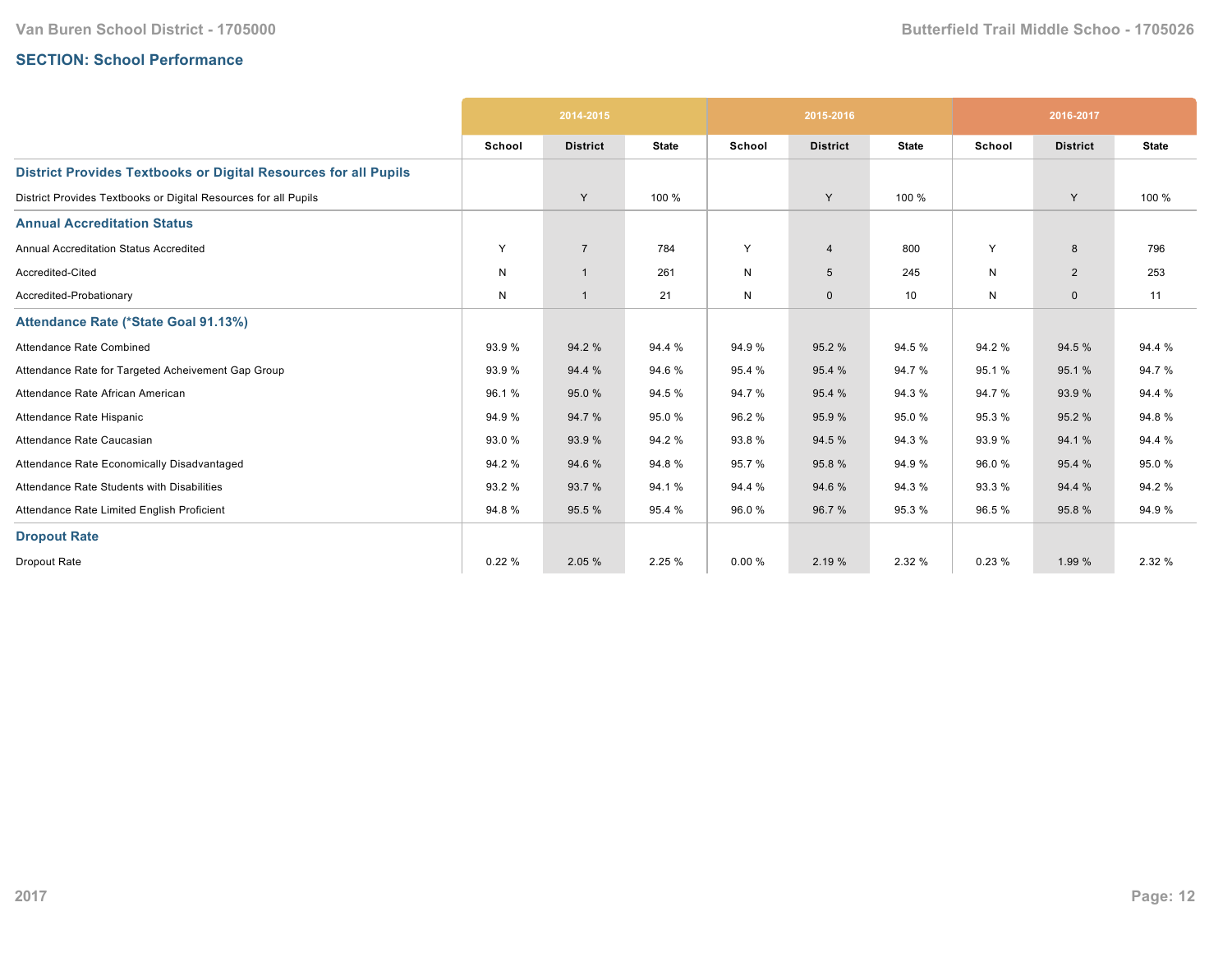# **SECTION: School Performance**

|                                                              | 2014-2015                |                 |                          |                          | 2015-2016       |                          | 2016-2017              |                 |                          |
|--------------------------------------------------------------|--------------------------|-----------------|--------------------------|--------------------------|-----------------|--------------------------|------------------------|-----------------|--------------------------|
|                                                              | School                   | <b>District</b> | <b>State</b>             | School                   | <b>District</b> | <b>State</b>             | School                 | <b>District</b> | <b>State</b>             |
| <b>Four-Year Graduation Rate</b>                             |                          |                 |                          |                          |                 |                          |                        |                 |                          |
| Four-Year Graduation Rate Combined                           | $\hspace{0.05cm} \ldots$ | 84.2 %          | 84.9%                    | ---                      | 87.6%           | 87.0%                    | $\qquad \qquad \cdots$ | 89.8%           | 88.0%                    |
| Four-Year Graduation Rate for Targeted Acheivement Gap Group | $---$                    | 81.4 %          | 81.9%                    | ---                      | 84.9 %          | 83.8%                    | ---                    | 87.5 %          | 84.8%                    |
| Four-Year Graduation Rate African American                   | $---$                    | <b>RV</b>       | 77.5 %                   | $\hspace{0.05cm} \ldots$ | 77.3 %          | 81.5%                    | ---                    | 94.1%           | 83.4 %                   |
| Four-Year Graduation Rate Hispanic                           | ---                      | 89.3 %          | 84.5 %                   | ---                      | 93.3 %          | 85.7%                    | ---                    | 88.6%           | 85.7%                    |
| Four-Year Graduation Rate Caucasian                          | $---$                    | 81.3%           | 87.4 %                   | ---                      | 86.7%           | 89.2%                    | ---                    | 89.5 %          | 90.0%                    |
| Four-Year Graduation Rate Economically Disadvantaged         | $---$                    | 81.0%           | 81.7%                    | ---                      | 84.3%           | 83.8%                    | ---                    | 87.2 %          | 84.9%                    |
| Four-Year Graduation Rate Students with Disabilities         | ---                      | 89.7 %          | 81.9%                    | ---                      | 85.7%           | 84.3%                    | ---                    | 89.6 %          | 83.8%                    |
| Four-Year Graduation Rate Limited English Proficient         | $---$                    | 95.0 %          | 85.9%                    | ---                      | 92.3 %          | 85.7%                    | ---                    | 90.9%           | 82.1%                    |
| <b>Five-Year Graduation Rate</b>                             |                          |                 |                          |                          |                 |                          |                        |                 |                          |
| Five-Year Graduation Rate Combined                           | ---                      | ---             | $---$                    | ---                      | ---             | $---$                    | ---                    | 88.6%           | 87.4 %                   |
| Five-Year Graduation Rate for Targeted Acheivement Gap Group | ---                      | ---             | ---                      | ---                      | ---             | $\hspace{0.05cm} \cdots$ | ---                    | 85.4 %          | 84.4 %                   |
| Five-Year Graduation Rate African American                   | ---                      | ---             | $---$                    | $---$                    | ---             | $---$                    | ---                    | 81.8%           | 82.1%                    |
| Five-Year Graduation Rate Hispanic                           | $---$                    | $---$           | $---$                    | $---$                    | ---             | $---$                    | ---                    | 92.6%           | 86.4%                    |
| Five-Year Graduation Rate Caucasian                          | $---$                    | $---$           | $---$                    | $---$                    | ---             | $---$                    | ---                    | 88.3%           | 89.4 %                   |
| Five-Year Graduation Rate Economically Disadvantaged         | $---$                    | ---             | $---$                    | $\hspace{0.05cm} \ldots$ | ---             | $---$                    | ---                    | 85.0%           | 84.3%                    |
| Five-Year Graduation Rate Students with Disabilities         | $---$                    | ---             | $---$                    | $---$                    | ---             | $---$                    | ---                    | 83.7 %          | 84.8%                    |
| Five-Year Graduation Rate Limited English Proficient         | $---$                    | $---$           | $\hspace{0.05cm} \ldots$ | $---$                    | ---             | $---$                    | ---                    | 90.3%           | 83.9%                    |
| * Grade Inflation Rate (ACT)                                 | $\hspace{0.05cm} \ldots$ | 27.30 %         | 32.80 %                  | ---                      | 33.50 %         | 36.40 %                  | ---                    | ---             | $\hspace{0.05cm} \ldots$ |
| <b>College Remediation Rate</b>                              | $\hspace{0.05cm} \ldots$ | 51.4 %          | 54.2 %                   | ---                      | 53.8%           | 56.9%                    | $\qquad \qquad \cdots$ | 60.7%           | 61.8%                    |
| <b>Enrollment</b>                                            |                          |                 |                          |                          |                 |                          |                        |                 |                          |
| October 1 Enrollment                                         | 676                      | 5,828           | 476,083                  | 656                      | 5,818           | 476,049                  | 663                    | 5,817           | 477,268                  |

 $*$  Grade Inflation (Arkansas Code Annotated § 6-15-421) was repealed by the 91st General Assembly in 2017.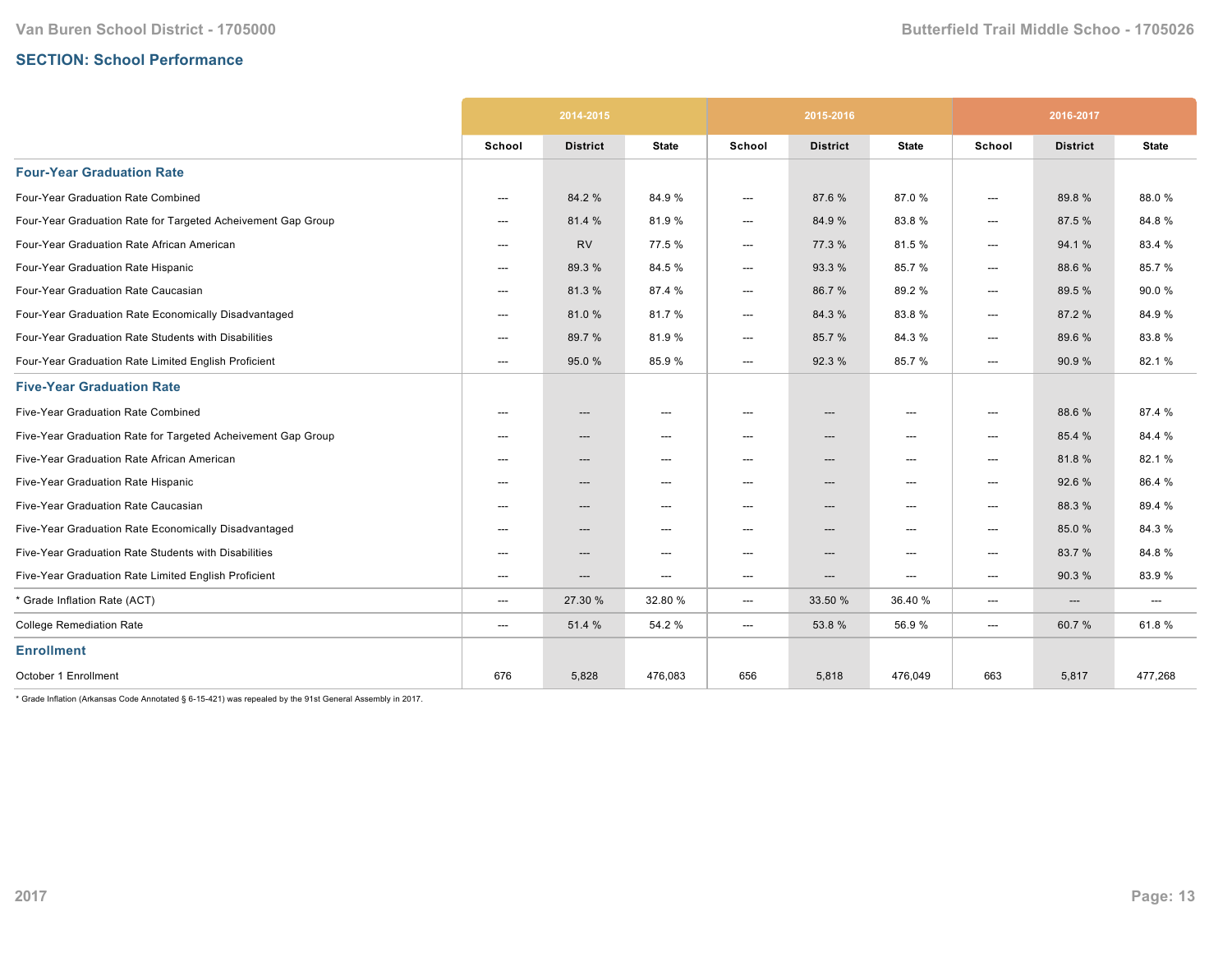# **SECTION: School Environment**

|                                                      | 2014-2015    |                 |              | 2015-2016    |                 |              | 2016-2017    |                 |              |
|------------------------------------------------------|--------------|-----------------|--------------|--------------|-----------------|--------------|--------------|-----------------|--------------|
|                                                      | School       | <b>District</b> | <b>State</b> | School       | <b>District</b> | <b>State</b> | School       | <b>District</b> | <b>State</b> |
| Discipline Policies Distributed to Parents           | Υ            | 100 %           | 100 %        | Y            | 100 %           | 100 %        | $\checkmark$ | 100 %           | 100 %        |
| Discipline Training Provided to Staff                | $\checkmark$ | 100 %           | 100 %        | $\checkmark$ | 100 %           | 100 %        | $\checkmark$ | 100 %           | 100 %        |
| Parental Involvement Plan Adopted                    | $\vee$       | 100 %           | 100 %        | $\vee$       | 100 %           | 100 %        | $\checkmark$ | 100 %           | 100 %        |
| District Alternative Learning Environment Compliance |              | <b>V</b>        | 93.31 %      |              | Y               | 99.61 %      |              | Y               | 100.00 %     |
| Expulsions                                           | $---$        | ---             | 480          | $---$        | $---$           | 454          |              |                 | 570          |
| Weapons Incidents                                    |              | $\overline{4}$  | 799          |              | 9               | 823          | 6            | 13              | 878          |
| <b>Staff Assaults</b>                                | ---          | 3               | 664          | $---$        | $\mathbf{3}$    | 657          | ---          | 3               | 690          |
| <b>Student Assaults</b>                              | ---          | 12              | 2,562        | $--$         | 10 <sup>1</sup> | 2,511        | ---          | 5               | 2,700        |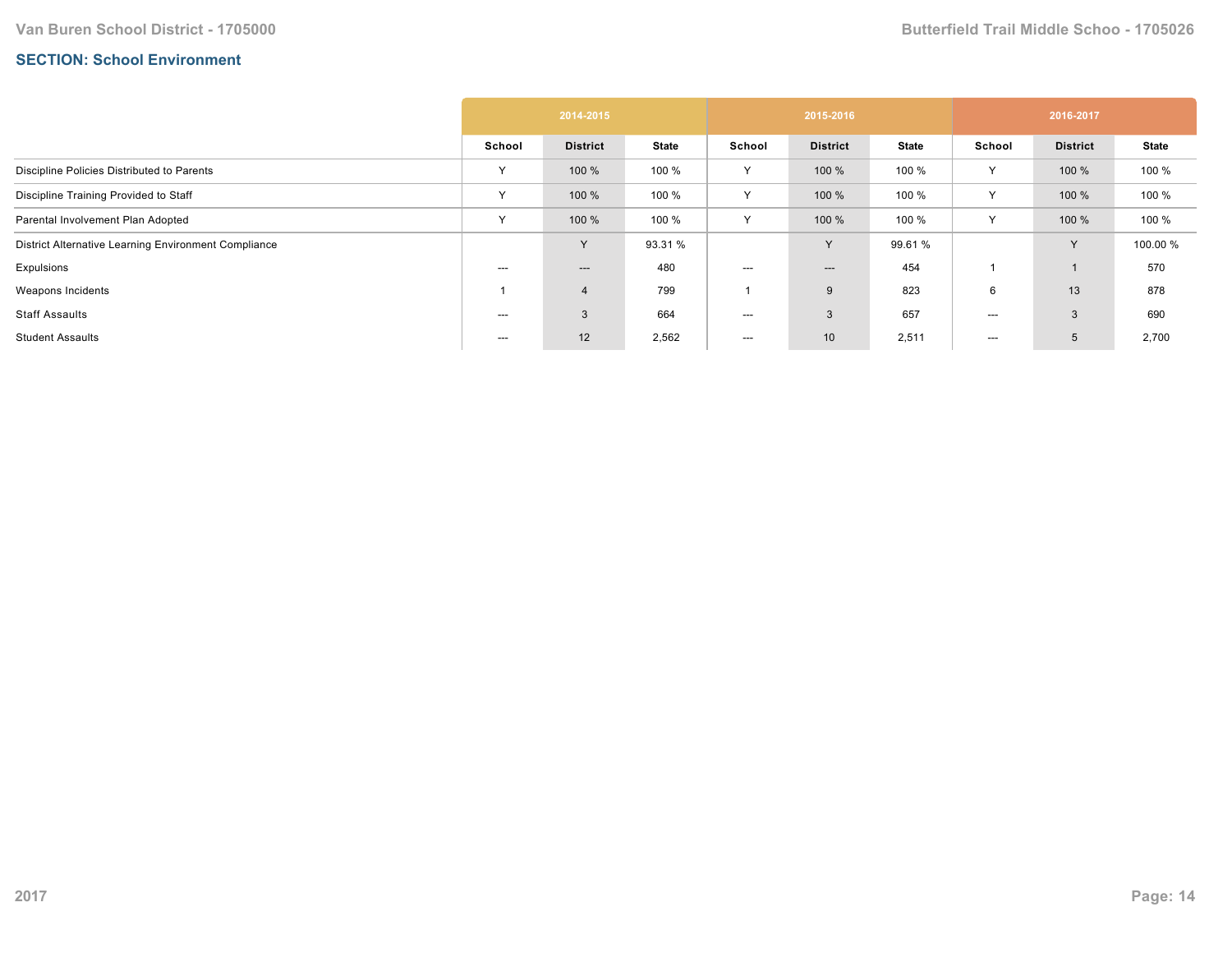# **SECTION: Retention**

|                                         | 2014-2015      |                 |              |                | 2015-2016       |              | 2016-2017   |                 |              |
|-----------------------------------------|----------------|-----------------|--------------|----------------|-----------------|--------------|-------------|-----------------|--------------|
|                                         | School         | <b>District</b> | <b>State</b> | School         | <b>District</b> | <b>State</b> | School      | <b>District</b> | <b>State</b> |
| Number of Students Retained at Grade 1  | $\Omega$       | 5               | 1,313        | $\mathbf 0$    | 9               | 1,130        | 0           | 5               | 1,106        |
| Percent of Students Retained at Grade 1 | 0.00%          | 1.00 %          | 3.00 %       | 0.00%          | 2.00 %          | 3.00 %       | 0.00%       | 1.00 %          | 3.00 %       |
| Number of Students Retained at Grade 2  | $\Omega$       | $\overline{4}$  | 511          | 0              | 6               | 486          | 0           | 2               | 398          |
| Percent of Students Retained at Grade 2 | 0.00%          | 1.00 %          | 1.00 %       | 0.00%          | 1.00 %          | 1.00 %       | 0.00%       | 0.00%           | 1.00 %       |
| Number of Students Retained at Grade 3  | $\Omega$       | 4               | 207          | $\mathbf 0$    | 8               | 196          | $\mathbf 0$ | 1               | 169          |
| Percent of Students Retained at Grade 3 | 0.00%          | 1.00 %          | 1.00 %       | 0.00%          | 2.00 %          | 1.00 %       | 0.00%       | 0.00%           | 0.00%        |
| Number of Students Retained at Grade 4  | $\mathbf 0$    | $\overline{2}$  | 131          | 0              | $\overline{7}$  | 114          | $\mathbf 0$ | $\mathbf{0}$    | 77           |
| Percent of Students Retained at Grade 4 | 0.00%          | 0.00%           | 0.00%        | 0.00%          | 2.00 %          | 0.00%        | 0.00%       | 0.00%           | 0.00%        |
| Number of Students Retained at Grade 5  | $\mathbf 0$    |                 | 108          | 0              | $\mathbf{0}$    | 112          | $\mathbf 0$ | $\mathbf{0}$    | 62           |
| Percent of Students Retained at Grade 5 | 0.00%          | 0.00%           | 0.00%        | 0.00%          | 0.00%           | 0.00%        | 0.00%       | 0.00%           | 0.00%        |
| Number of Students Retained at Grade 6  | $\mathbf 0$    | $\mathbf 0$     | 142          | 0              | $\mathbf{0}$    | 113          | $\mathbf 0$ | $\mathbf{0}$    | 116          |
| Percent of Students Retained at Grade 6 | 0.00%          | 0.00%           | 0.00%        | 0.00%          | 0.00%           | 0.00%        | 0.00%       | 0.00%           | 0.00%        |
| Number of Students Retained at Grade 7  | $\overline{1}$ | -1              | 316          | $\overline{2}$ | $\overline{2}$  | 255          | 0           | $\mathbf 0$     | 253          |
| Percent of Students Retained at Grade 7 | 0.00%          | 0.00%           | 1.00 %       | 1.00 %         | 0.00%           | 1.00 %       | 0.00%       | 0.00%           | 1.00 %       |
| Number of Students Retained at Grade 8  | $\mathbf 0$    | $\mathbf{0}$    | 395          | 0              | $\mathbf{0}$    | 242          | $\mathbf 0$ | $\mathbf{0}$    | 230          |
| Percent of Students Retained at Grade 8 | 0.00%          | 0.00%           | 1.00 %       | 0.00%          | 0.00%           | 1.00 %       | 0.00%       | 0.00%           | 1.00 %       |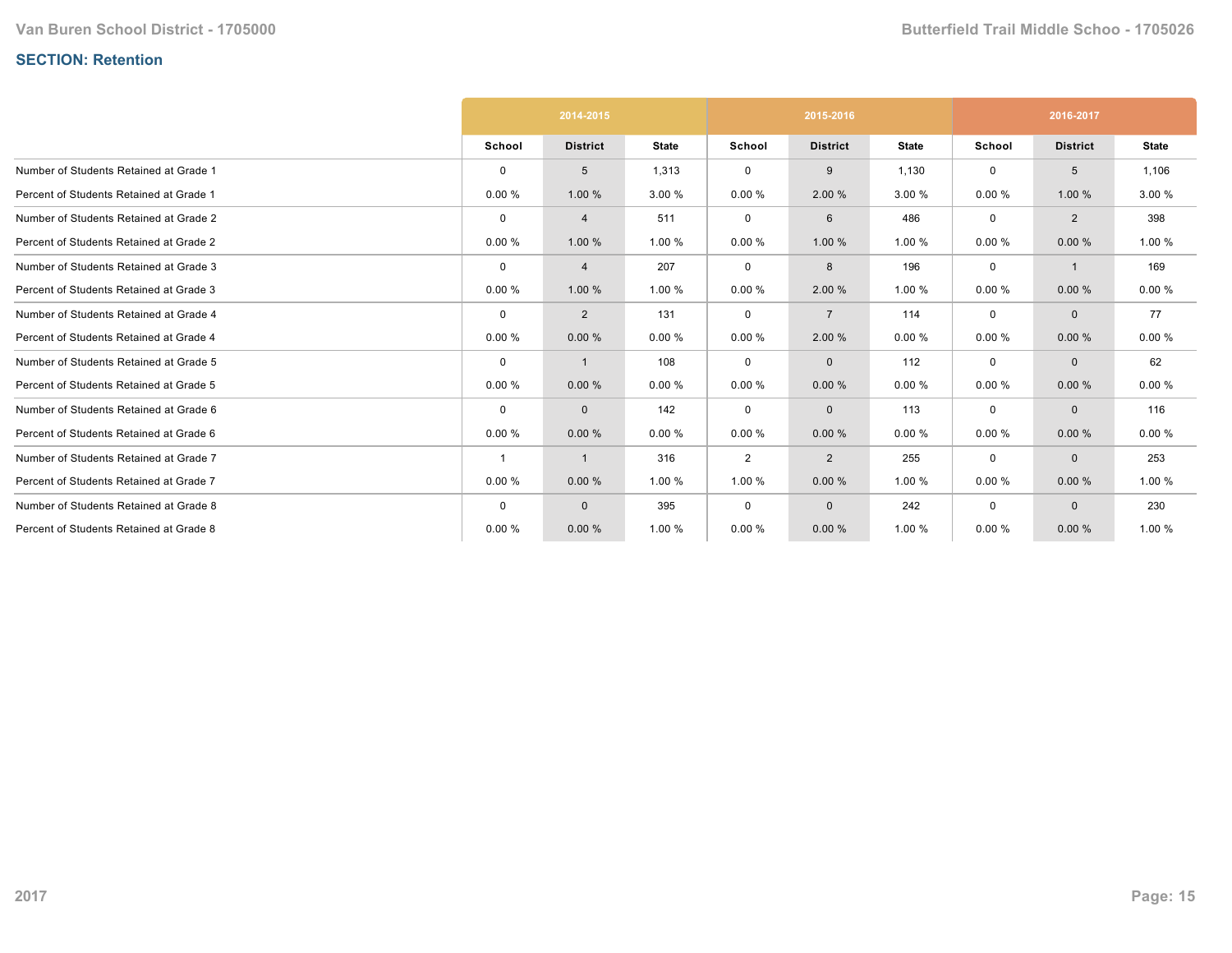# **SECTION: Teacher Quality**

|                                                     | 2014-2015 |                 |              |          | 2015-2016       |              | 2016-2017                |                          |              |  |
|-----------------------------------------------------|-----------|-----------------|--------------|----------|-----------------|--------------|--------------------------|--------------------------|--------------|--|
|                                                     | School    | <b>District</b> | <b>State</b> | School   | <b>District</b> | <b>State</b> | School                   | <b>District</b>          | <b>State</b> |  |
| % Teachers Completely Certified (Licensed)          | 100.0%    | 99.2 %          | 98.8%        | 100.0%   | 100.0%          | 99.5 %       | 100.0%                   | 100.0%                   | 99.7%        |  |
| % Teachers with Emergency / Provisional Credentials | $0.0 \%$  | $0.0 \%$        | 0.4%         | $0.0 \%$ | $0.0 \%$        | $0.2 \%$     | $0.0 \%$                 | $0.0 \%$                 | 0.1%         |  |
| % Teachers with Bachelor's Degree                   | 82.0%     | 78.0%           | 56.0%        | 80.0%    | 80.0%           | 55.0 %       | 80.0%                    | 77.0 %                   | 54.0 %       |  |
| % Teachers with Master's Degree                     | 18.0%     | 22.0 %          | 41.0%        | 20.0%    | 19.0 %          | 41.0%        | 20.0%                    | 22.0 %                   | 42.0%        |  |
| % Teachers with Advanced Degree                     | $0.0 \%$  | $0.0 \%$        | 1.0%         | $0.0 \%$ | 1.0%            | 1.0%         | $0.0 \%$                 | 1.0%                     | 1.0%         |  |
| <b>HQ Teachers in High Poverty Schools</b>          |           |                 |              |          |                 |              |                          |                          |              |  |
| % Core Academic Classes not Taught by HQ Teachers   | $0.0 \%$  | $0.0 \%$        | 1.4%         | $0.0 \%$ | $0.0 \%$        | 2.0%         | ---                      | $\hspace{0.05cm} \ldots$ | ---          |  |
| <b>HQ Teachers in Low Poverty Schools</b>           |           |                 |              |          |                 |              |                          |                          |              |  |
| % Core Academic Classes not Taught by HQ Teachers   | $0.0 \%$  | $0.0 \%$        | 0.7%         | $0.0 \%$ | $0.0 \%$        | 0.7%         | $\hspace{0.05cm} \ldots$ | $\hspace{0.05cm} \ldots$ | ---          |  |
| <b>HQ Teachers Aggregate of All Economic Levels</b> |           |                 |              |          |                 |              |                          |                          |              |  |
| % Core Academic Classes not Taught by HQ Teachers   | $0.0 \%$  | 0.0%            | 0.9%         | $0.0 \%$ | $0.0 \%$        | 1.2%         | ---                      | $\hspace{0.05cm} \ldots$ | ---          |  |
| <b>School Board Members</b>                         |           |                 |              |          |                 |              |                          | <b>Hours of Training</b> |              |  |
| Kevin Bell                                          |           |                 |              |          |                 |              |                          | 14.00                    |              |  |
| Christy Mayo                                        |           |                 |              |          |                 |              |                          | 17.00                    |              |  |
| <b>Candice Settle-Beshears</b>                      |           |                 |              |          |                 |              |                          | 6.00                     |              |  |
| Carman Young                                        |           |                 |              |          |                 |              |                          | 16.00                    |              |  |
| Theresa Bell                                        |           |                 |              |          |                 |              |                          | 3.00                     |              |  |
| J.R. Mcphate                                        |           |                 |              |          |                 |              |                          | 3.00                     |              |  |
| Lance Lanier                                        |           |                 |              |          |                 |              |                          | 17.00                    |              |  |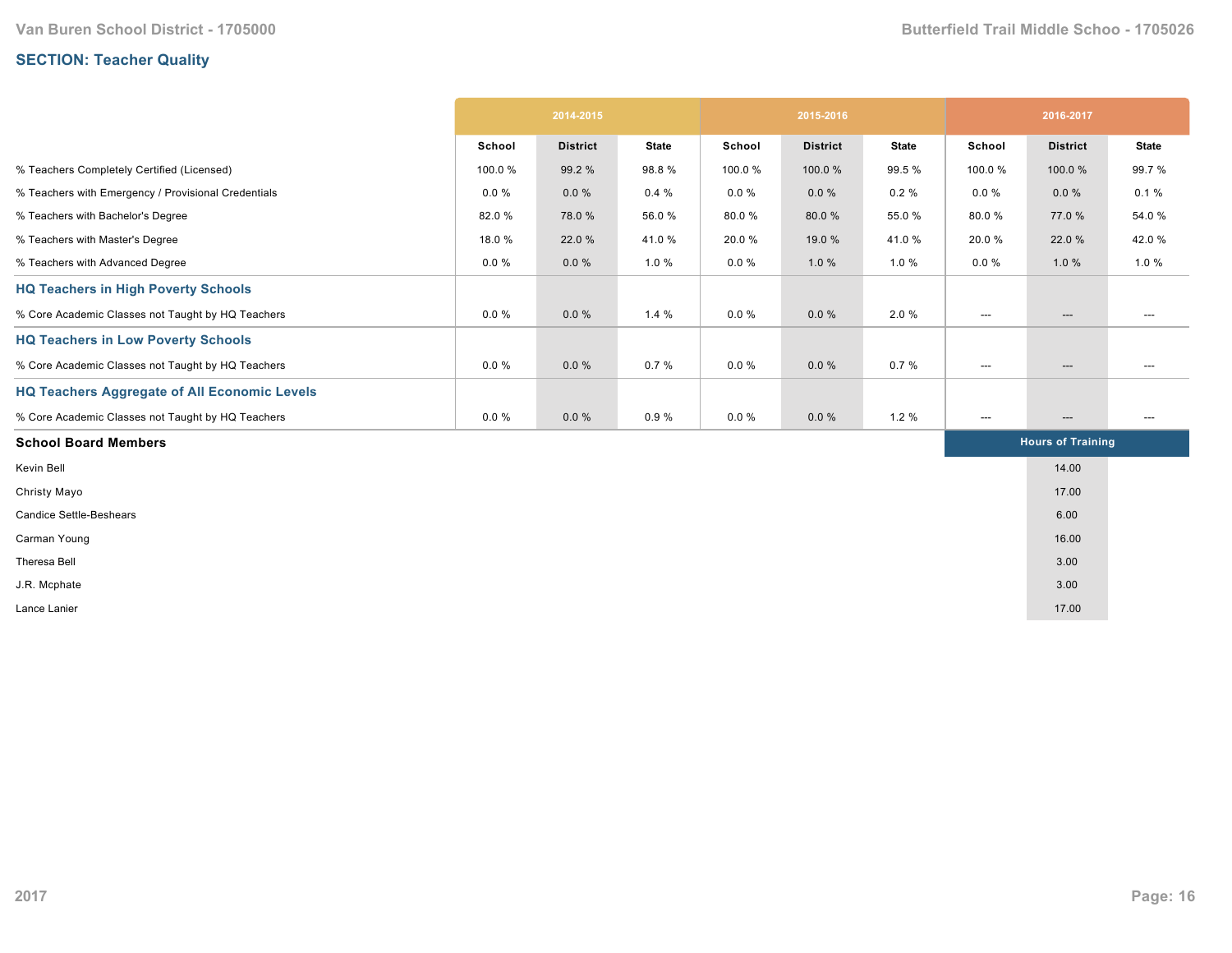#### **SECTION: School Choice**

| 2014-2015 |                 |              |        | 2015-2016       |              | 2016-2017 |                 |              |  |  |
|-----------|-----------------|--------------|--------|-----------------|--------------|-----------|-----------------|--------------|--|--|
| School    | <b>District</b> | <b>State</b> | School | <b>District</b> | <b>State</b> | School    | <b>District</b> | <b>State</b> |  |  |
| 1.78 %    | 2.54%           | 2.59 %       | 2.29%  | 2.54%           | 2.76 %       | 2.56 %    | 2.58 %          | 2.88 %       |  |  |

Percent of Students School Choice